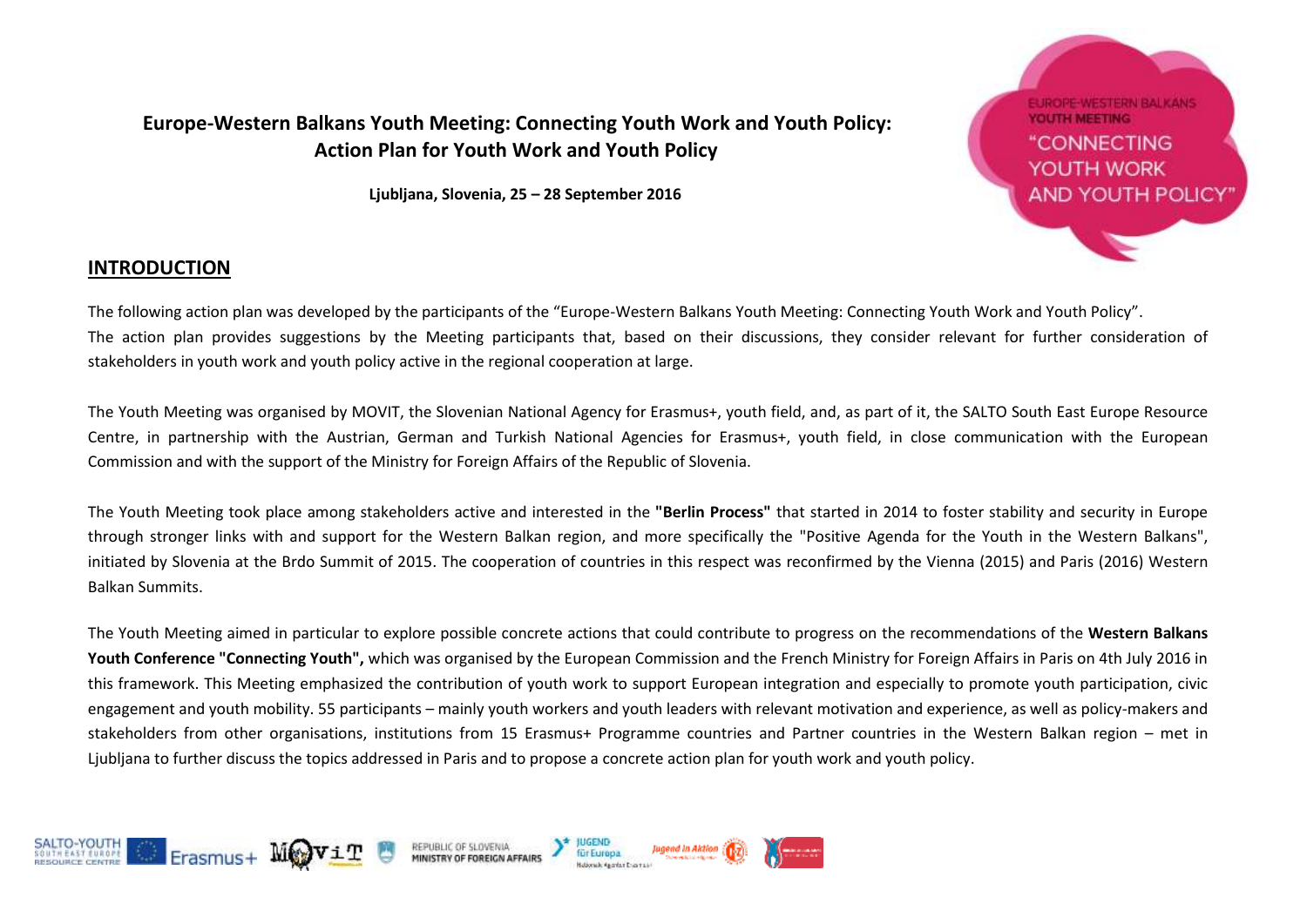The action plan is not formally endorsed nor implies any commitment by the institutions and organisations present at the meeting; a list of participants is attached.

The discussions built on the following recommendations from the Western Balkans Youth Conference "Connecting Youth":

- Strengthening civic education in non-formal education settings;
- Fostering youth entrepreneurship in non-formal learning;
- Encouraging active participation of young people in policy design;
- Developing media literacy through youth work;
- Enhancing promotion of and accessibility to existing programmes;
- Establishing closer links between formal and non-formal education.

The present Action Plan focuses on topics that were considered of particular relevance regarding the contribution that can be made by the youth work field:

- **•** European citizenship
- Youth participation
- Social inclusion
- Youth employment
- Combatting radicalisation and extremism
- Dealing with the past

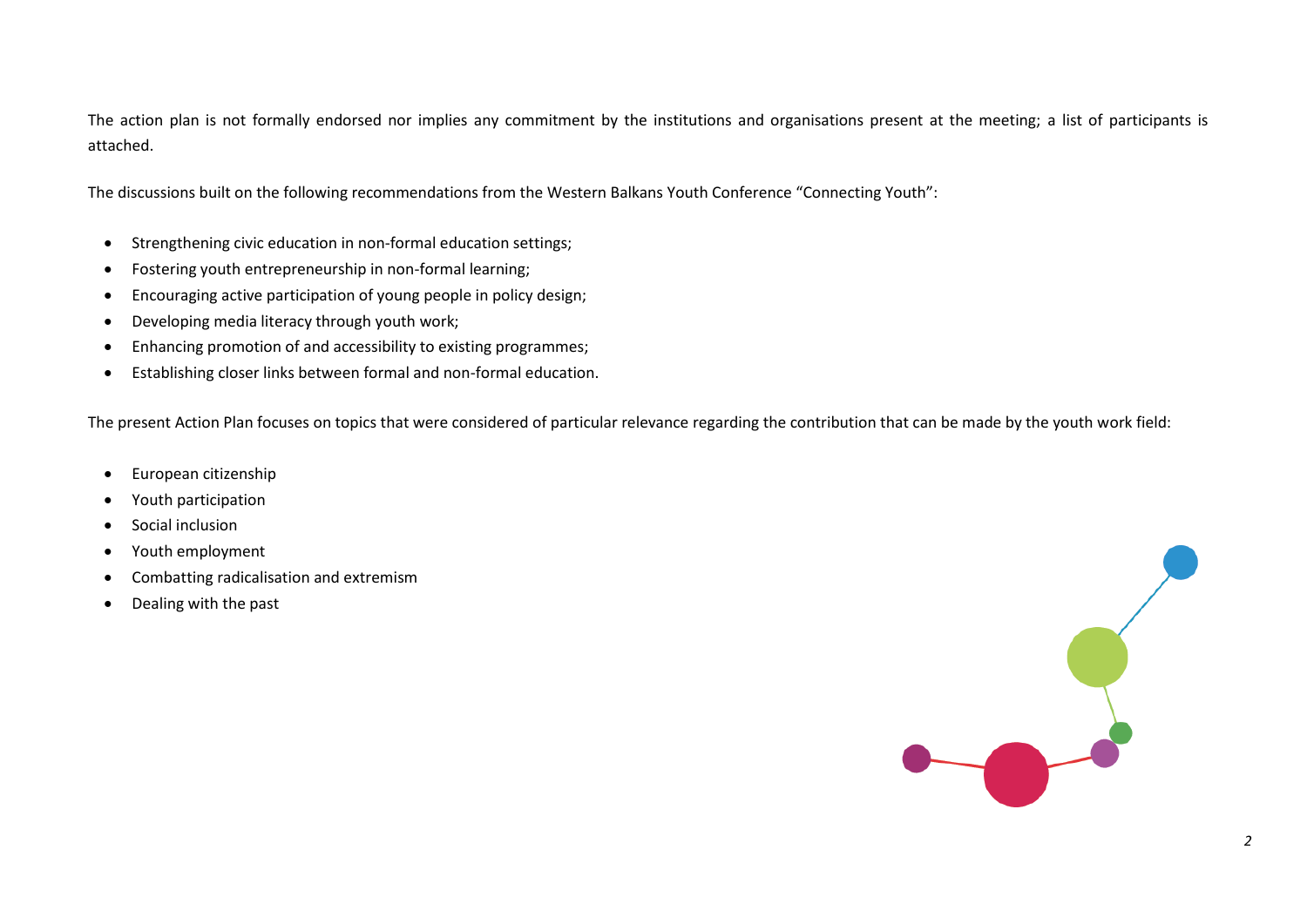# **ACTION PLAN**

# **European Citizenship**

| <b>AIM</b>                                                                                      | <b>Actions to be taken</b>                                                                                                                                                                                                                                                                                                                                                                                              | <b>Needed resources</b>                                                                                                                                                                                                                                                                                                            | NOTES: Challenges, opportunities etc.                                                                                                                                                                                                                                                                                                                                                                                                                                                                                                               |
|-------------------------------------------------------------------------------------------------|-------------------------------------------------------------------------------------------------------------------------------------------------------------------------------------------------------------------------------------------------------------------------------------------------------------------------------------------------------------------------------------------------------------------------|------------------------------------------------------------------------------------------------------------------------------------------------------------------------------------------------------------------------------------------------------------------------------------------------------------------------------------|-----------------------------------------------------------------------------------------------------------------------------------------------------------------------------------------------------------------------------------------------------------------------------------------------------------------------------------------------------------------------------------------------------------------------------------------------------------------------------------------------------------------------------------------------------|
| <b>Make civic education with</b><br>a European dimension<br>accessible to every young<br>person | <b>ACTION FOR THE YOUTH WORK FIELD:</b><br>Training of youth work practitioners in how to address<br>the European dimension in civic education of young<br>people in the field of non-formal education<br>Establish cooperation among decision makers,<br>educational institutions and youth workers in order to<br>create synergies between different kinds of expertise and<br>approaches in European civic education | • Funding and human resources<br>• Space /possibilities for exchanging<br>views, approaches, methods and ideas<br>among teachers, youth work<br>practitioners and other relevant<br>stakeholders on how to conduct civic<br>education with a European dimension<br>and how to enhance cooperation<br>among the educational sectors | Challenges:<br>• Lack of existing opportunities for<br>youth work practitioners to acquire<br>competences on how to integrate the<br>European dimension in non-formal<br>civic education of young people<br>• Lack of understanding of the<br>approaches and methods of (civic)<br>education between the formal and<br>non-formal educational sectors<br>• Legal obstacles of cooperation<br>between educational sectors<br>(national / regional school curricula<br>are regulated and do not necessarily<br>allow interference of external actors) |
|                                                                                                 | <b>ACTION FOR DECISION MAKERS:</b>                                                                                                                                                                                                                                                                                                                                                                                      |                                                                                                                                                                                                                                                                                                                                    |                                                                                                                                                                                                                                                                                                                                                                                                                                                                                                                                                     |
|                                                                                                 | Support and provide opportunites for implementation of<br>civic education with a European dimension in schools,<br>within existing civic education curricula                                                                                                                                                                                                                                                            | • Capacity building of teachers in<br>conducting civic education with<br>European dimension                                                                                                                                                                                                                                        | • (Political) willingness of policy makers<br>to strengthen the European<br>dimension in the implementation of<br>civic education in schools                                                                                                                                                                                                                                                                                                                                                                                                        |
|                                                                                                 |                                                                                                                                                                                                                                                                                                                                                                                                                         | • Revision of the existing school curricula<br>and adapting them to contemporary<br>realities and needs of young Europeans                                                                                                                                                                                                         | • Lack of knowledge and / or interest<br>among teachers in European matters                                                                                                                                                                                                                                                                                                                                                                                                                                                                         |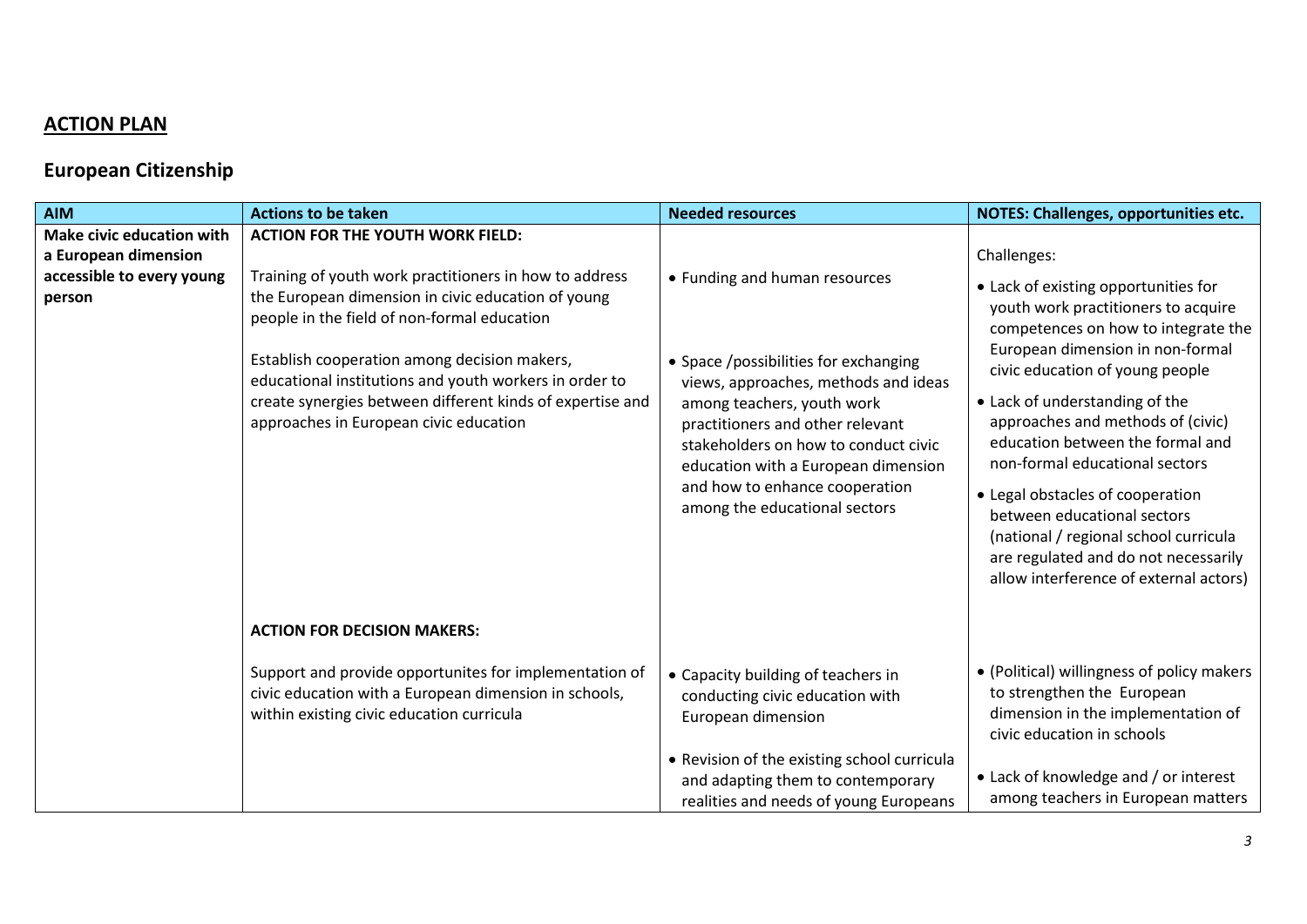|                                                                              | Raise awareness and inform young people about EU<br>membership negotiations and the enlargement process<br>as well as the concept of European citizenship | • Promotion, information exchange, use<br>of media                                                                                 | • Awareness-raising and information<br>work must be done by independent,<br>responsible and professional<br>educators in order to avoid political<br>biases |
|------------------------------------------------------------------------------|-----------------------------------------------------------------------------------------------------------------------------------------------------------|------------------------------------------------------------------------------------------------------------------------------------|-------------------------------------------------------------------------------------------------------------------------------------------------------------|
|                                                                              | Include European citizenship education in national youth<br>policies                                                                                      | • Cooperation among youth workers and<br>policy makers is needed in order to<br>base the policies in real needs of young<br>people | • Monitoring system to ensure proper<br>implementation<br>• Implementation of mechanisms that<br>function                                                   |
|                                                                              | Provide financial support to non-formal education<br>providers in the field on European citizenship                                                       | • Budget allocation for non-formal<br>education providers                                                                          |                                                                                                                                                             |
|                                                                              | <b>ACTION RELATED TO PROGRAMMES:</b>                                                                                                                      |                                                                                                                                    |                                                                                                                                                             |
|                                                                              | Give higher priority to European citizenship in current<br>and future Erasmus+ programmes.                                                                | • Readiness of responsible decision<br>makers to change priorities of the<br>Erasmus+ Programme and its<br>successors              |                                                                                                                                                             |
| Increase the access for<br>everyone to mobility                              | <b>ACTION FOR THE YOUTH WORK FIELD:</b>                                                                                                                   |                                                                                                                                    | Challenges:                                                                                                                                                 |
| activities, and remove<br>obstacles for                                      | Develop more international partnerships between youth<br>organisations in the Western Balkans and in the EU, on                                           | • Cooperation between international<br>mobility programmes                                                                         | • Reaching people with fewer<br>opportunities;                                                                                                              |
| participation, in particular<br>for young people with<br>fewer opportunities | European and regional level                                                                                                                               | • More budget allocation to subvention<br>the accessibility of youth with fewer<br>opportunities                                   | • Guaranteeing a fair share of<br>participation<br>• Budget availability                                                                                    |
|                                                                              | Increase capacities of youth organisations to work<br>internationally                                                                                     | • Capacity building of organisations on<br>how to work inclusively on<br>international level                                       | • Lack of experience in proper<br>implementation of inclusive projects                                                                                      |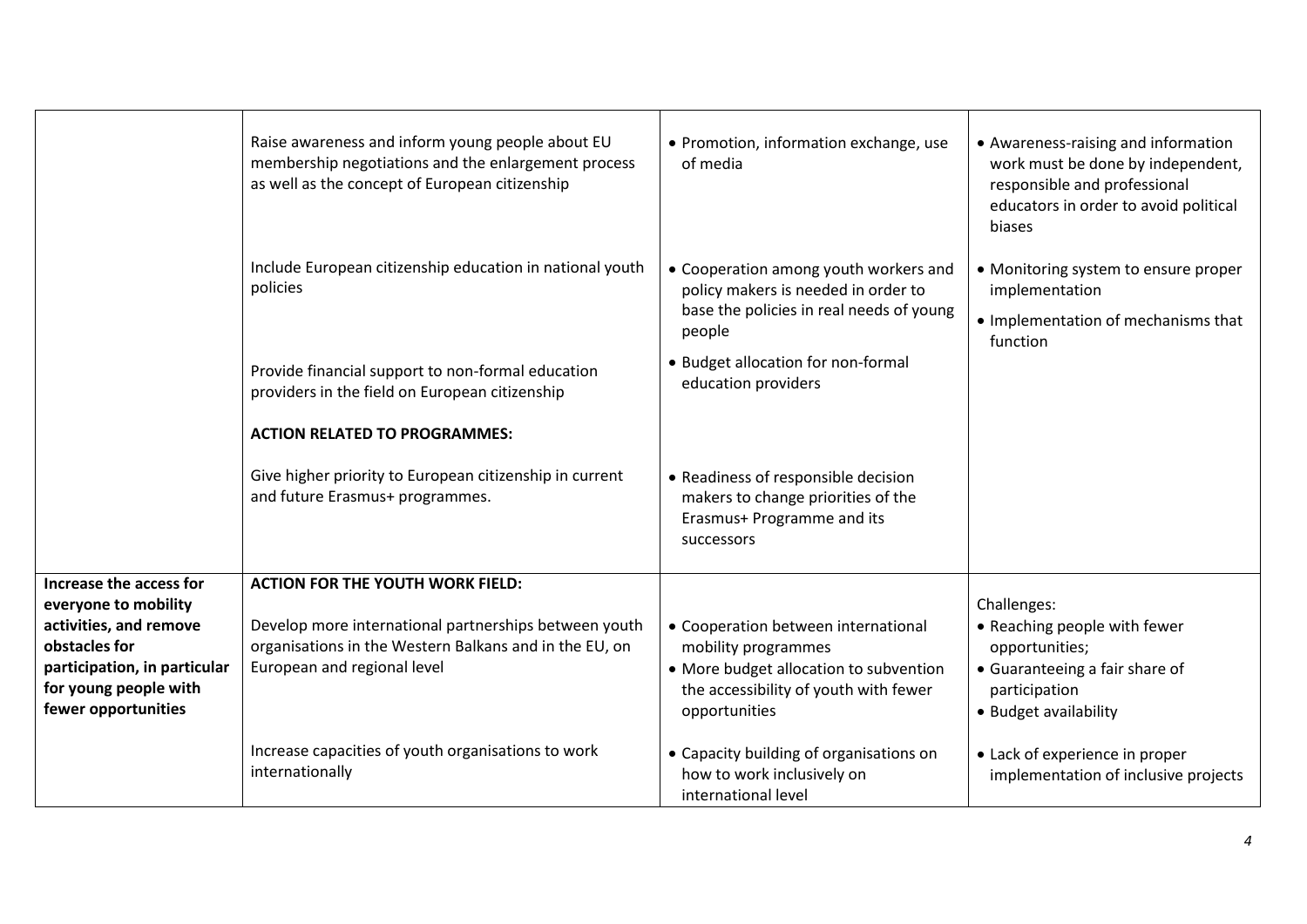| Increase capacities of youth organisations to reach out to<br>and involve young people with fewer opportunities in<br>their activities           | • Capacity building of organisations to<br>work with challenging target groups<br>• Promotion of existing possibilities for<br>mobility of young people with fewer<br>opportunities |                                                                                               |
|--------------------------------------------------------------------------------------------------------------------------------------------------|-------------------------------------------------------------------------------------------------------------------------------------------------------------------------------------|-----------------------------------------------------------------------------------------------|
| Develop stronger cooperation between youth workers<br>and decision makers in mobility projects                                                   | • Willingness of organisations to work on<br>inclusion<br>• Cooperation between youth work field<br>and decision makers                                                             | • Will of policy makers to involve youth<br>workers in policy drafting                        |
|                                                                                                                                                  | • Capacity building of both sides in<br>tackling inclusion                                                                                                                          |                                                                                               |
| <b>ACTION FOR DECISION MAKERS:</b>                                                                                                               |                                                                                                                                                                                     |                                                                                               |
| Continue funding mobility activitities for youth within<br>Erasmus+ and, in addition, regional exchange<br>programmes within the Western Balkans | • Budget allocation                                                                                                                                                                 | • Lack of sufficient budget for<br>additional regional programmes                             |
| <b>ACTION RELATED TO PROGRAMMES:</b>                                                                                                             |                                                                                                                                                                                     |                                                                                               |
| Focus on Youth Exchanges within the Erasmus+<br>Programme as key mechanisms of fostering active<br>European citizenship and European awareness   | • Prioritizing the inclusion of youth with<br>fewer opportunities in programmes<br>• Ensuring proper mechanisms for                                                                 | • Lack of budget allocated to youth<br>exchanges (involving partners from<br>Western Balkans) |
| Create access for youth with fewer opportunities in the<br>programmes supported by RYCO                                                          | including youth with fewer<br>opportunities in programmes (also<br>where it is already defined as a priority,<br>such as in Erasmus+: Youth in Action)                              | • Allocating enough funding to allow<br>the inclusion of young people facing<br>exclusion     |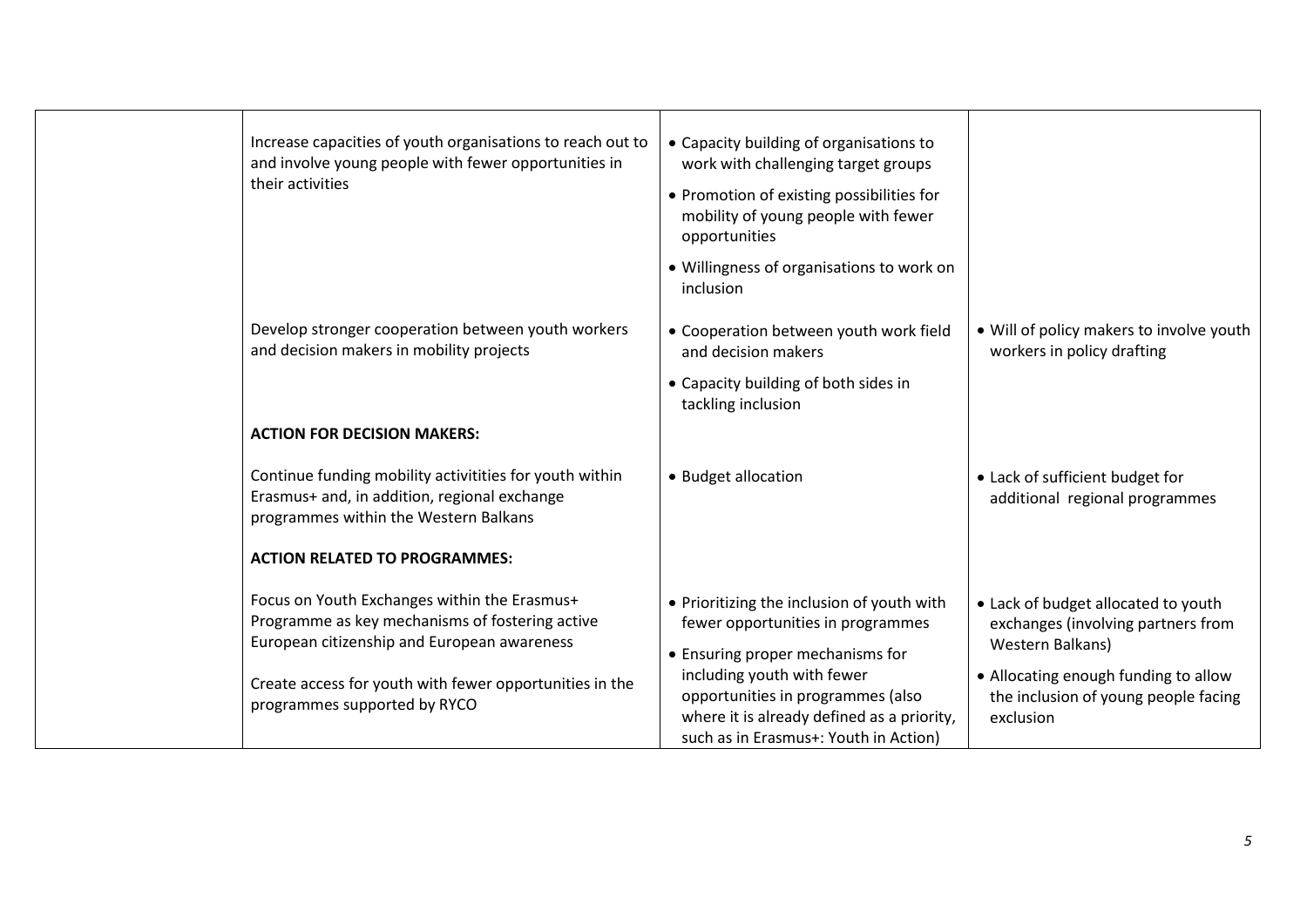# **Youth participation**

| <b>AIM</b>                                                              | <b>Action to be taken</b>                                                                                                                                                                       | <b>Needed resources</b>                                       | <b>NOTES: Challenges, opportunities etc.</b>                                              |
|-------------------------------------------------------------------------|-------------------------------------------------------------------------------------------------------------------------------------------------------------------------------------------------|---------------------------------------------------------------|-------------------------------------------------------------------------------------------|
| Increase the active<br>participation of                                 | <b>ACTION FOR THE YOUTH WORK FIELD:</b>                                                                                                                                                         |                                                               |                                                                                           |
| youngsters in society and<br>in political decision-<br>making processes | Educate youth workers on political issues, tools and<br>mechanisms for improving the level of youth<br>participation                                                                            | Capacity building of youth workers<br>and educators           | Challenge: Lack of interest of youth to<br>be included due to demotivation in<br>politics |
|                                                                         | Transfer of knowledge and practice onto other young<br>people via different non-formal education activities                                                                                     |                                                               |                                                                                           |
|                                                                         | Raise the motivation of youth to actively participate (this<br>could be done through meaningful questions, options to<br>choose from and giving them the feeling that their<br>opinion matters) |                                                               |                                                                                           |
|                                                                         | <b>ACTION FOR DECISION MAKERS:</b>                                                                                                                                                              |                                                               |                                                                                           |
|                                                                         | Create space for autonomous youth opinion to be<br>expressed in decision-making processes                                                                                                       | Willingness to cooperate and actively<br>involve young people | Challenge: Lack of fruitful long-term<br>cooperation                                      |
|                                                                         | Promote co-management as a principle when deciding<br>about new policies, grant awarding, reporting                                                                                             |                                                               |                                                                                           |
|                                                                         | Ensure budgets available for the functioning of local and<br>national youth councils                                                                                                            |                                                               |                                                                                           |
|                                                                         | Ensure youth organisations and youth councils that work<br>on a certain issue have space to contribute within the<br>decision making process                                                    |                                                               |                                                                                           |
|                                                                         | Create a monitoring process of youth policies that will                                                                                                                                         |                                                               |                                                                                           |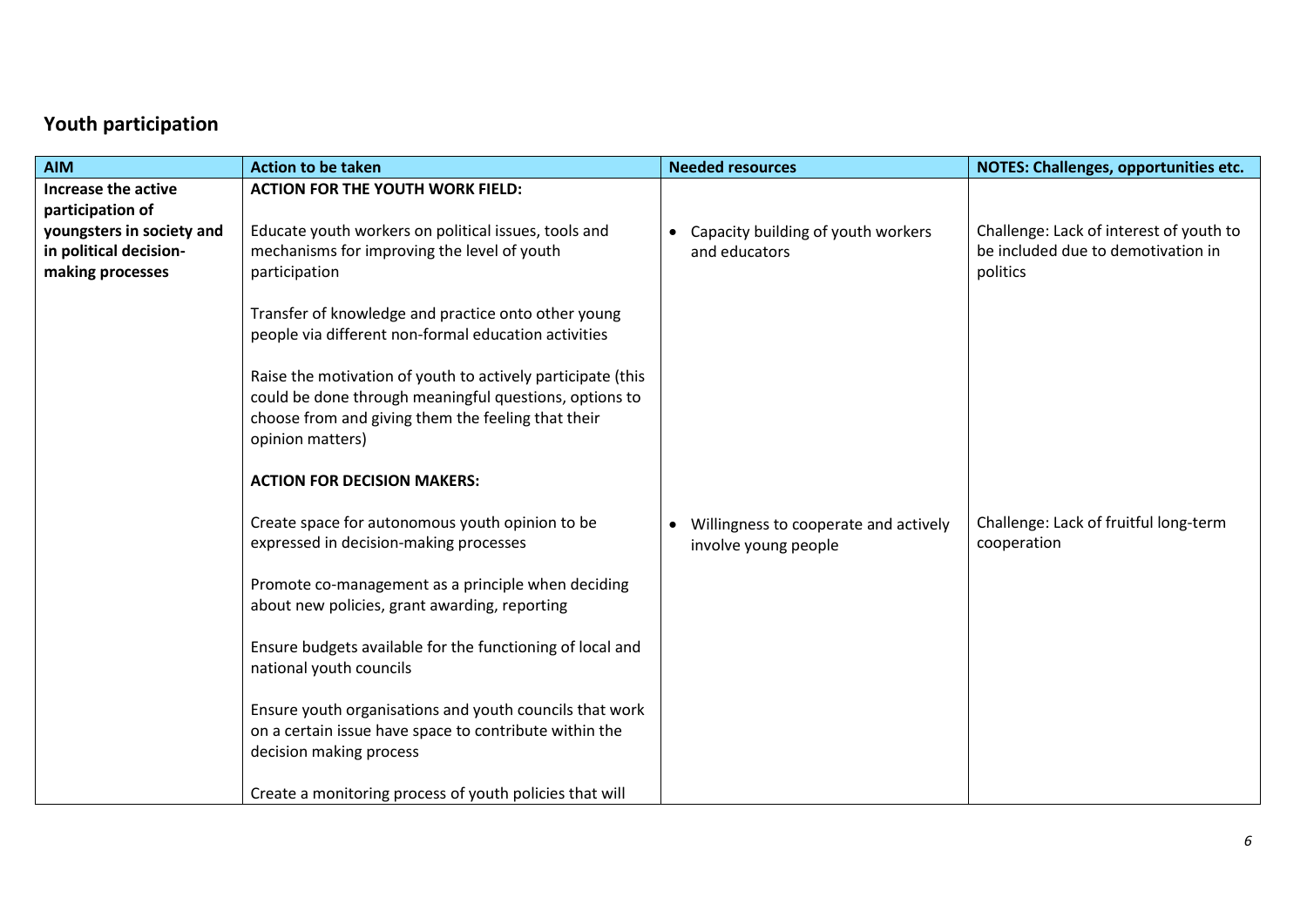| ensure full participation of youth councils in evaluating<br>policy implementation and giving feedback              |  |
|---------------------------------------------------------------------------------------------------------------------|--|
|                                                                                                                     |  |
| Cross-sectorial cooperation between ministries on                                                                   |  |
| resolving youth issues and involving youth into this                                                                |  |
| processes                                                                                                           |  |
| Ensure youth and their organisations are involved in the                                                            |  |
| Berlin process by holding regular youth conferences as                                                              |  |
| part of EU-Western Balkans summits.                                                                                 |  |
| <b>ACTION RELATED TO PROGRAMMES:</b>                                                                                |  |
|                                                                                                                     |  |
| Ensure that young people have a say in defining                                                                     |  |
| programme priorities on local, national, regional level,                                                            |  |
| especially through co-management (joint decision<br>making) on the funding priorities, policy focus and action      |  |
| plans                                                                                                               |  |
|                                                                                                                     |  |
| Ensure that support for local and national youth councils                                                           |  |
| is available in programmes for youth on local and                                                                   |  |
| national level                                                                                                      |  |
|                                                                                                                     |  |
| Explore the opportunity for larger and meaningful                                                                   |  |
| participation of minority youth NGOs, local and national<br>youth councils in programmes run by the authorities not |  |
| strictly targeting only youth (such as self-employment                                                              |  |
| programmes, housing programmes, health care, pension                                                                |  |
| reforms, transport and communication, cultural                                                                      |  |
| programmes, science and research programmes etc.)                                                                   |  |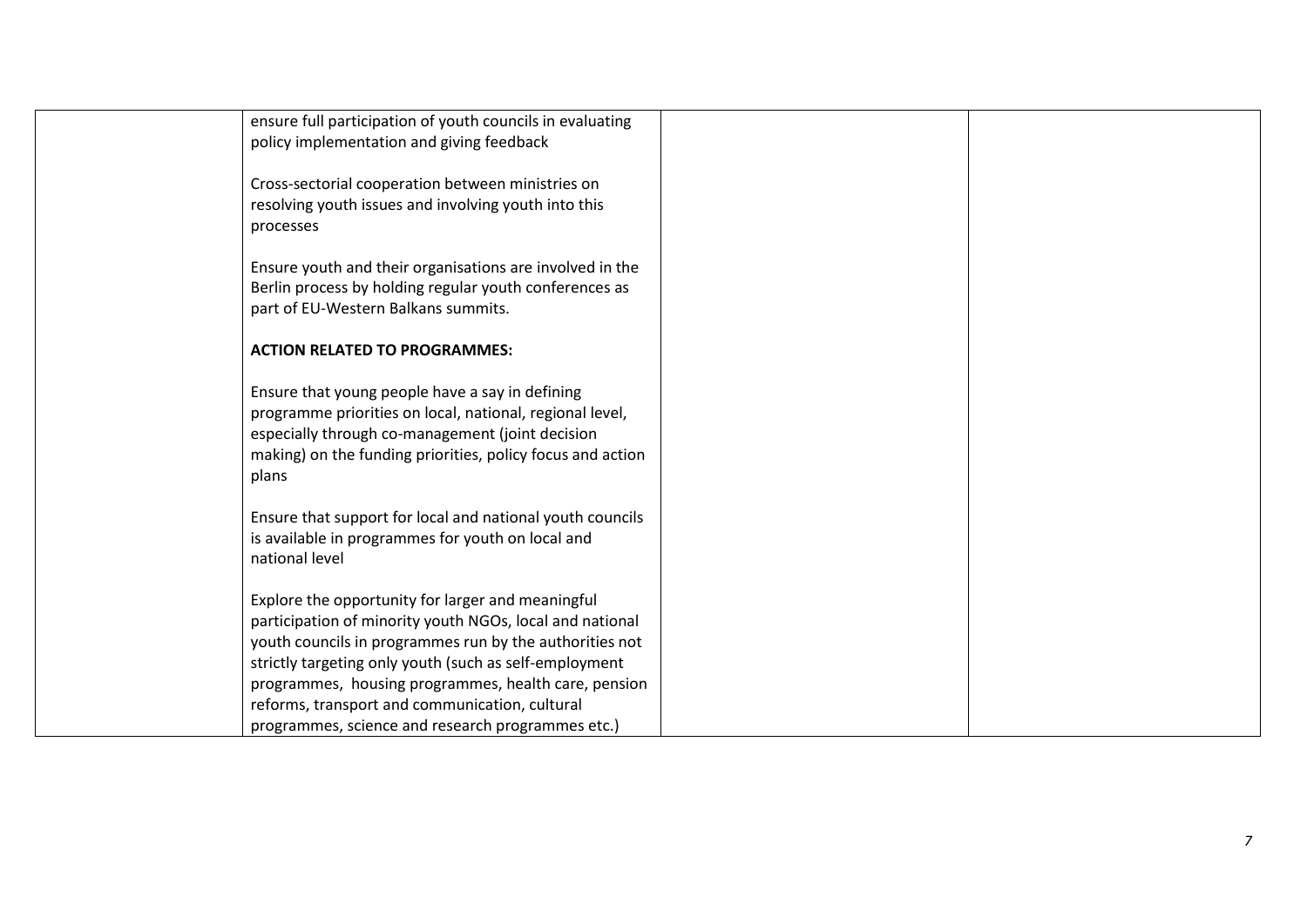| Improve the capacity of         | <b>ACTION FOR THE YOUTH WORK FIELD:</b>                                                                                                                           |           |                                        |                                      |
|---------------------------------|-------------------------------------------------------------------------------------------------------------------------------------------------------------------|-----------|----------------------------------------|--------------------------------------|
| youth to self-advocate for      |                                                                                                                                                                   |           |                                        |                                      |
| their interests and needs       | Workshops on soft skills, capacity building training, peer                                                                                                        |           | • Active participation and transfer of |                                      |
|                                 | to peer education, transversal skills and advocacy training                                                                                                       |           | know how                               |                                      |
|                                 |                                                                                                                                                                   |           |                                        |                                      |
|                                 | Support National Youth Councils to advocate for youth<br>rights and youth needs                                                                                   |           |                                        |                                      |
|                                 | Create a monitoring process of youth policies that will<br>ensure full participation of youth councils in evaluating<br>policy implementation and giving feedback |           | • Cooperation with decision makers     |                                      |
| <b>Create media information</b> | <b>ACTION FOR THE YOUTH WORK FIELD:</b>                                                                                                                           |           |                                        |                                      |
| that supports the active        |                                                                                                                                                                   |           |                                        |                                      |
|                                 |                                                                                                                                                                   |           |                                        |                                      |
| participation of youth in       | Create quality media content (more youth information                                                                                                              |           | Cooperation with media;                | Lack of cooperation among youth work |
| society                         | content) and raise awareness among media on the                                                                                                                   |           | • Funding and professional media       | and media representatives            |
|                                 | importance of the topic                                                                                                                                           |           | making                                 |                                      |
|                                 |                                                                                                                                                                   |           |                                        |                                      |
|                                 | <b>ACTION RELATED TO PROGRAMMES:</b>                                                                                                                              |           |                                        |                                      |
|                                 |                                                                                                                                                                   |           |                                        |                                      |
|                                 | Support for youth information activities through tailor                                                                                                           |           |                                        |                                      |
|                                 | made tools and approaches to reach different target                                                                                                               |           | Capacity building for media;           |                                      |
|                                 | groups                                                                                                                                                            | $\bullet$ | Training of journalists                |                                      |
|                                 |                                                                                                                                                                   |           |                                        |                                      |
|                                 | Awareness raising and building knowledge of media                                                                                                                 |           |                                        |                                      |
|                                 | about youth policies and the role of youth and youth                                                                                                              |           |                                        |                                      |
|                                 | work and how to share information about this topic in                                                                                                             |           |                                        |                                      |
|                                 | the media                                                                                                                                                         |           |                                        |                                      |
|                                 |                                                                                                                                                                   |           |                                        |                                      |
|                                 | Educate NGO representatives in the area of digital (social)                                                                                                       |           |                                        |                                      |
|                                 | media for creating interactive content when sharing                                                                                                               |           | Increase training support for youth    |                                      |
|                                 | information                                                                                                                                                       |           | workers and NGOS in the use of social  |                                      |
|                                 |                                                                                                                                                                   |           | media                                  |                                      |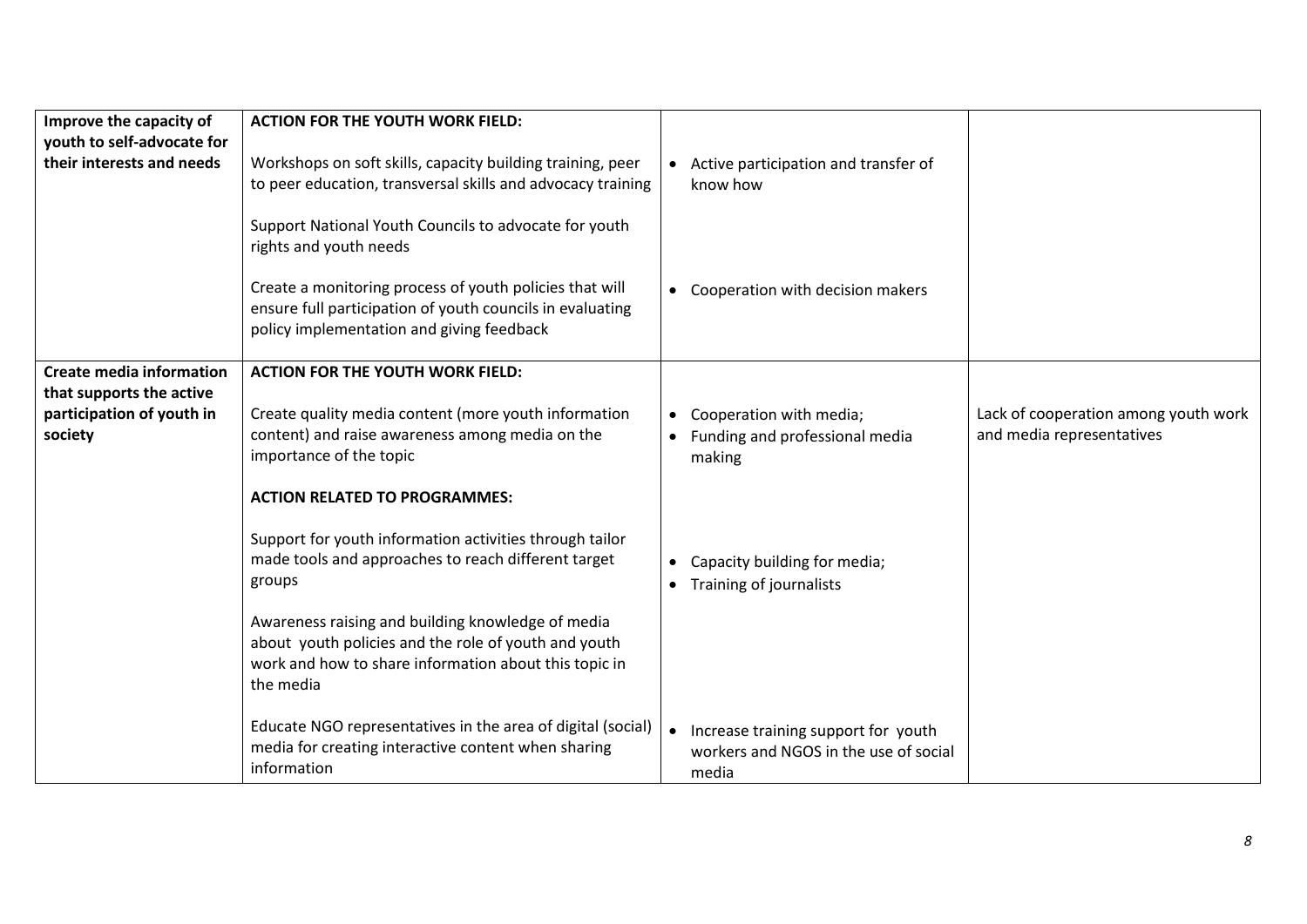| Increase transparency and   | <b>ACTION FOR THE YOUTH WORK FIELD:</b>                 |                                           |  |
|-----------------------------|---------------------------------------------------------|-------------------------------------------|--|
| access to information for   |                                                         |                                           |  |
| youth about existing and    | Create an online database of youth structures           | • Regional cooperation                    |  |
| available opportunities for | /organisations (with their previous/current activities, | • Budget (allocated by decision makers or |  |
| cooperation in the          | programmes and projects) in the Western Balkans         | programmes)                               |  |
| Western Balkans, in order   |                                                         |                                           |  |
| to promote regional         | Informative sessions organised by civil society         | • Involvement of other actors to reach    |  |
| connectivity among youth    | organisations and public institutions, across academic  | into the formal education sector          |  |
| workers and NGOs in the     | institutions at all levels (primary, secondary and      |                                           |  |
| <b>Balkans</b>              | university)                                             |                                           |  |
|                             |                                                         |                                           |  |
|                             | <b>ACTION FOR DECISION MAKERS:</b>                      |                                           |  |
|                             |                                                         |                                           |  |
|                             | Provide budgets and take decisions about opening up     |                                           |  |
|                             | formal education to other actors                        |                                           |  |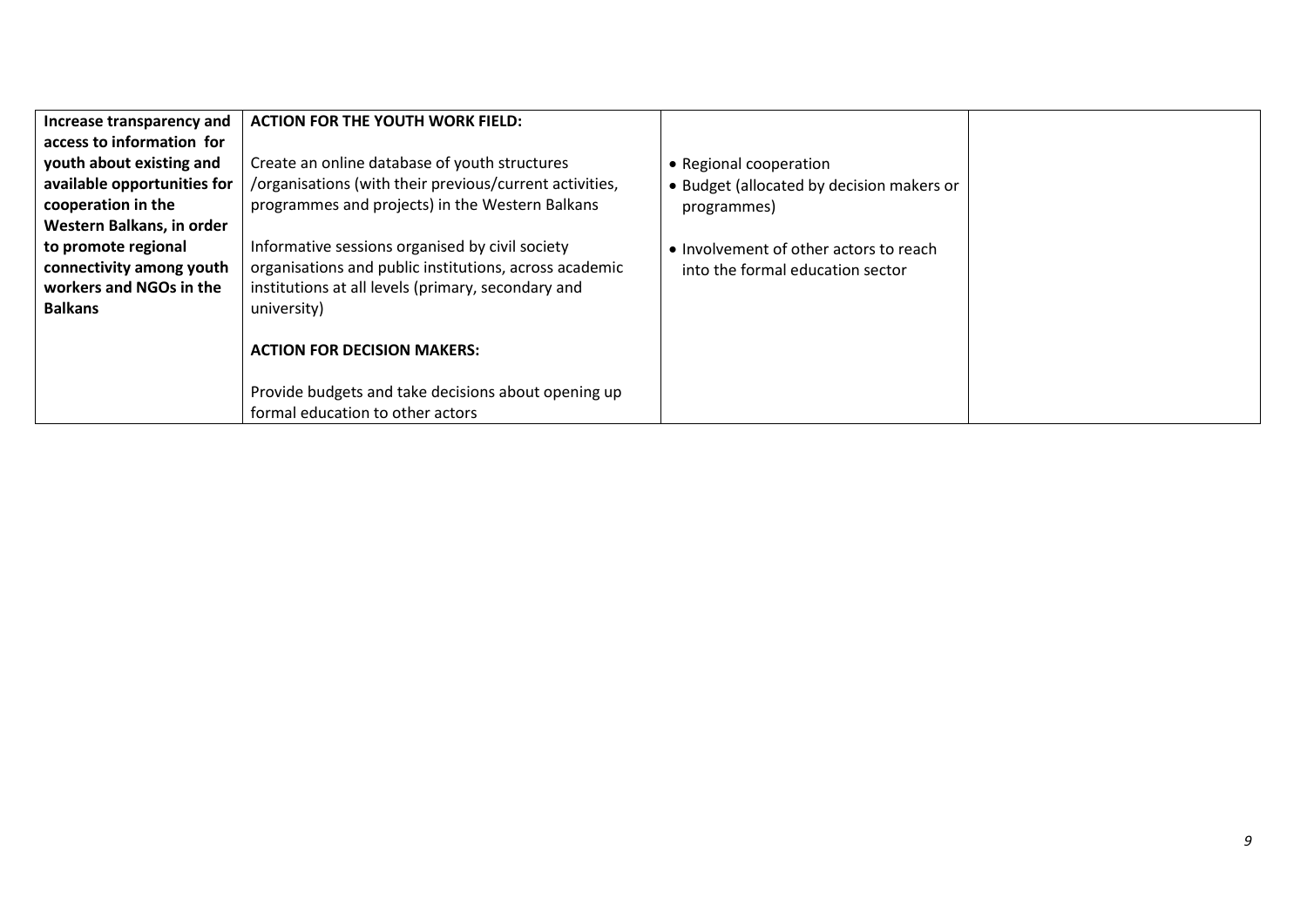|                                                     |                                                                                                                                                                                                                                                                                                                                                                                                                                                                                                                                                                                                                                                                                                                                                                                                                                                                                                                                                                                                                               | Challenges:                                                                                                                                                                                                                                                                      |
|-----------------------------------------------------|-------------------------------------------------------------------------------------------------------------------------------------------------------------------------------------------------------------------------------------------------------------------------------------------------------------------------------------------------------------------------------------------------------------------------------------------------------------------------------------------------------------------------------------------------------------------------------------------------------------------------------------------------------------------------------------------------------------------------------------------------------------------------------------------------------------------------------------------------------------------------------------------------------------------------------------------------------------------------------------------------------------------------------|----------------------------------------------------------------------------------------------------------------------------------------------------------------------------------------------------------------------------------------------------------------------------------|
|                                                     |                                                                                                                                                                                                                                                                                                                                                                                                                                                                                                                                                                                                                                                                                                                                                                                                                                                                                                                                                                                                                               |                                                                                                                                                                                                                                                                                  |
| Transfer of know-how through peer to peer education | • Role Models - use of young people with                                                                                                                                                                                                                                                                                                                                                                                                                                                                                                                                                                                                                                                                                                                                                                                                                                                                                                                                                                                      | Cooperation among civil society                                                                                                                                                                                                                                                  |
|                                                     |                                                                                                                                                                                                                                                                                                                                                                                                                                                                                                                                                                                                                                                                                                                                                                                                                                                                                                                                                                                                                               | organisations and institutions needed                                                                                                                                                                                                                                            |
|                                                     |                                                                                                                                                                                                                                                                                                                                                                                                                                                                                                                                                                                                                                                                                                                                                                                                                                                                                                                                                                                                                               | to access the educational institutions.                                                                                                                                                                                                                                          |
|                                                     |                                                                                                                                                                                                                                                                                                                                                                                                                                                                                                                                                                                                                                                                                                                                                                                                                                                                                                                                                                                                                               |                                                                                                                                                                                                                                                                                  |
|                                                     |                                                                                                                                                                                                                                                                                                                                                                                                                                                                                                                                                                                                                                                                                                                                                                                                                                                                                                                                                                                                                               | Heavy structures and autocracy might                                                                                                                                                                                                                                             |
|                                                     |                                                                                                                                                                                                                                                                                                                                                                                                                                                                                                                                                                                                                                                                                                                                                                                                                                                                                                                                                                                                                               |                                                                                                                                                                                                                                                                                  |
|                                                     |                                                                                                                                                                                                                                                                                                                                                                                                                                                                                                                                                                                                                                                                                                                                                                                                                                                                                                                                                                                                                               | slow down process                                                                                                                                                                                                                                                                |
|                                                     |                                                                                                                                                                                                                                                                                                                                                                                                                                                                                                                                                                                                                                                                                                                                                                                                                                                                                                                                                                                                                               |                                                                                                                                                                                                                                                                                  |
|                                                     |                                                                                                                                                                                                                                                                                                                                                                                                                                                                                                                                                                                                                                                                                                                                                                                                                                                                                                                                                                                                                               |                                                                                                                                                                                                                                                                                  |
|                                                     |                                                                                                                                                                                                                                                                                                                                                                                                                                                                                                                                                                                                                                                                                                                                                                                                                                                                                                                                                                                                                               |                                                                                                                                                                                                                                                                                  |
|                                                     |                                                                                                                                                                                                                                                                                                                                                                                                                                                                                                                                                                                                                                                                                                                                                                                                                                                                                                                                                                                                                               |                                                                                                                                                                                                                                                                                  |
|                                                     |                                                                                                                                                                                                                                                                                                                                                                                                                                                                                                                                                                                                                                                                                                                                                                                                                                                                                                                                                                                                                               |                                                                                                                                                                                                                                                                                  |
|                                                     |                                                                                                                                                                                                                                                                                                                                                                                                                                                                                                                                                                                                                                                                                                                                                                                                                                                                                                                                                                                                                               |                                                                                                                                                                                                                                                                                  |
|                                                     |                                                                                                                                                                                                                                                                                                                                                                                                                                                                                                                                                                                                                                                                                                                                                                                                                                                                                                                                                                                                                               |                                                                                                                                                                                                                                                                                  |
|                                                     |                                                                                                                                                                                                                                                                                                                                                                                                                                                                                                                                                                                                                                                                                                                                                                                                                                                                                                                                                                                                                               |                                                                                                                                                                                                                                                                                  |
|                                                     |                                                                                                                                                                                                                                                                                                                                                                                                                                                                                                                                                                                                                                                                                                                                                                                                                                                                                                                                                                                                                               |                                                                                                                                                                                                                                                                                  |
|                                                     |                                                                                                                                                                                                                                                                                                                                                                                                                                                                                                                                                                                                                                                                                                                                                                                                                                                                                                                                                                                                                               |                                                                                                                                                                                                                                                                                  |
|                                                     |                                                                                                                                                                                                                                                                                                                                                                                                                                                                                                                                                                                                                                                                                                                                                                                                                                                                                                                                                                                                                               |                                                                                                                                                                                                                                                                                  |
|                                                     |                                                                                                                                                                                                                                                                                                                                                                                                                                                                                                                                                                                                                                                                                                                                                                                                                                                                                                                                                                                                                               |                                                                                                                                                                                                                                                                                  |
|                                                     |                                                                                                                                                                                                                                                                                                                                                                                                                                                                                                                                                                                                                                                                                                                                                                                                                                                                                                                                                                                                                               |                                                                                                                                                                                                                                                                                  |
|                                                     |                                                                                                                                                                                                                                                                                                                                                                                                                                                                                                                                                                                                                                                                                                                                                                                                                                                                                                                                                                                                                               |                                                                                                                                                                                                                                                                                  |
|                                                     |                                                                                                                                                                                                                                                                                                                                                                                                                                                                                                                                                                                                                                                                                                                                                                                                                                                                                                                                                                                                                               |                                                                                                                                                                                                                                                                                  |
|                                                     |                                                                                                                                                                                                                                                                                                                                                                                                                                                                                                                                                                                                                                                                                                                                                                                                                                                                                                                                                                                                                               |                                                                                                                                                                                                                                                                                  |
|                                                     |                                                                                                                                                                                                                                                                                                                                                                                                                                                                                                                                                                                                                                                                                                                                                                                                                                                                                                                                                                                                                               |                                                                                                                                                                                                                                                                                  |
|                                                     |                                                                                                                                                                                                                                                                                                                                                                                                                                                                                                                                                                                                                                                                                                                                                                                                                                                                                                                                                                                                                               |                                                                                                                                                                                                                                                                                  |
|                                                     |                                                                                                                                                                                                                                                                                                                                                                                                                                                                                                                                                                                                                                                                                                                                                                                                                                                                                                                                                                                                                               |                                                                                                                                                                                                                                                                                  |
|                                                     |                                                                                                                                                                                                                                                                                                                                                                                                                                                                                                                                                                                                                                                                                                                                                                                                                                                                                                                                                                                                                               |                                                                                                                                                                                                                                                                                  |
|                                                     |                                                                                                                                                                                                                                                                                                                                                                                                                                                                                                                                                                                                                                                                                                                                                                                                                                                                                                                                                                                                                               |                                                                                                                                                                                                                                                                                  |
|                                                     | <b>ACTION FOR THE YOUTH WORK FIELD:</b><br>done by students with mobility experience.<br>Provide more opportunities for extra curriculum activities<br>in schools done by the civic sector (workshops, peer<br>education, introducing EVS volunteers)<br><b>ACTION FOR DECISION MAKERS:</b><br>Improve existing civic education classes in schools (on all<br>levels - primary, secondary, university)<br>Transfer of know-how from academic staff to relevant<br>decision makers (gatherings, round tables, seminars,<br>training) concerning its implementation in academic<br>curriculum<br><b>ACTION RELATED TO PROGRAMMES:</b><br>Inform educational institutions about available grants,<br>better sharing of information.<br>Continue supporting academic staff exchanges within the<br>Erasmus+ framework (at all levels of education)<br>Create more possibilities for cross-sectorial cooperation<br>involving formal and non-formal education at European<br>level for Western Balkan partner countries (Erasmus+) | experience to share it with peers.<br>• Cooperation among civil society<br>organisations, academic staff and<br>decision makers.<br>• Support (financial and administrative)<br>• Cooperation of formal education sector<br>• Support from civil society and formal<br>education |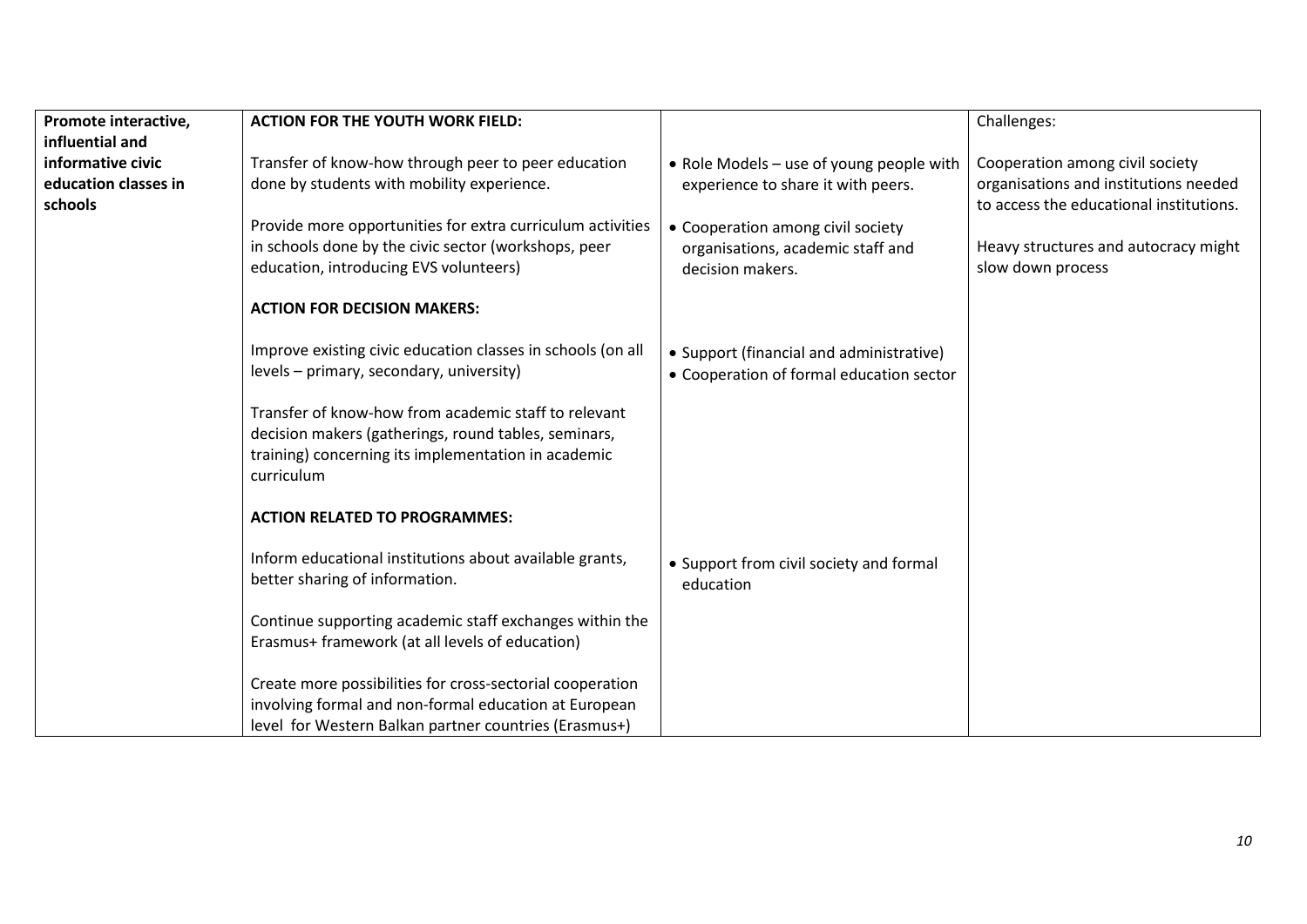### **Social inclusion**

| <b>AIM</b>                    | <b>Actions to be taken</b>                                                              | <b>Needed resources</b>                   | <b>NOTES: Challenges, opportunities etc.</b>                      |
|-------------------------------|-----------------------------------------------------------------------------------------|-------------------------------------------|-------------------------------------------------------------------|
| <b>Reduce stereotypes and</b> | <b>ACTION FOR THE YOUTH WORK FIELD:</b>                                                 |                                           |                                                                   |
| prejudices in order to        |                                                                                         |                                           | Challenges:                                                       |
| achieve better social         | Increase the number of socially excluded young people                                   | • Human resources, institutional support  | Youth workers are not interested in                               |
| inclusion of socially         | who are involved in grassroots youth work                                               | (structures for seminars, events etc.)    | working on inclusion topics                                       |
| excluded/marginalised         |                                                                                         |                                           |                                                                   |
| young people                  | Ensure that there are grassroots youth work activities                                  | • Financial support (locally, nationally  | Decision-makers (donors, programmes)                              |
|                               | which support the inclusion of young people                                             | and through international cooperation)    | do not have or make funding available<br>for inclusion youth work |
|                               | Raise awareness of the importance of inclusion for                                      |                                           |                                                                   |
|                               | socially marginalized young people                                                      |                                           |                                                                   |
|                               |                                                                                         |                                           |                                                                   |
|                               | Provide non-formal education on social inclusion                                        |                                           |                                                                   |
|                               |                                                                                         |                                           |                                                                   |
|                               | Some measures:                                                                          |                                           |                                                                   |
|                               | Organise conferences, meetings, seminars, events,                                       |                                           |                                                                   |
|                               | festivals etc. on social inclusion;                                                     |                                           |                                                                   |
|                               | Stimulate debate in society with relevant                                               |                                           |                                                                   |
|                               | stakeholders on the issue;                                                              |                                           |                                                                   |
|                               | Cooperate with relevant stakeholders - implement                                        |                                           |                                                                   |
|                               | joint projects;                                                                         |                                           |                                                                   |
|                               |                                                                                         |                                           |                                                                   |
|                               | Engage the local community;                                                             |                                           |                                                                   |
|                               | Act as watchdogs                                                                        |                                           |                                                                   |
|                               |                                                                                         |                                           |                                                                   |
|                               | <b>ACTION FOR DECISION MAKERS:</b>                                                      |                                           |                                                                   |
|                               |                                                                                         | • Field work carried out by civil society | Low willingness of states to work on                              |
|                               | Raise awareness on the importance of inclusion of<br>socially marginalised young people | organisations working on the topic        | school curriculas                                                 |
|                               |                                                                                         | • Budget allocation                       |                                                                   |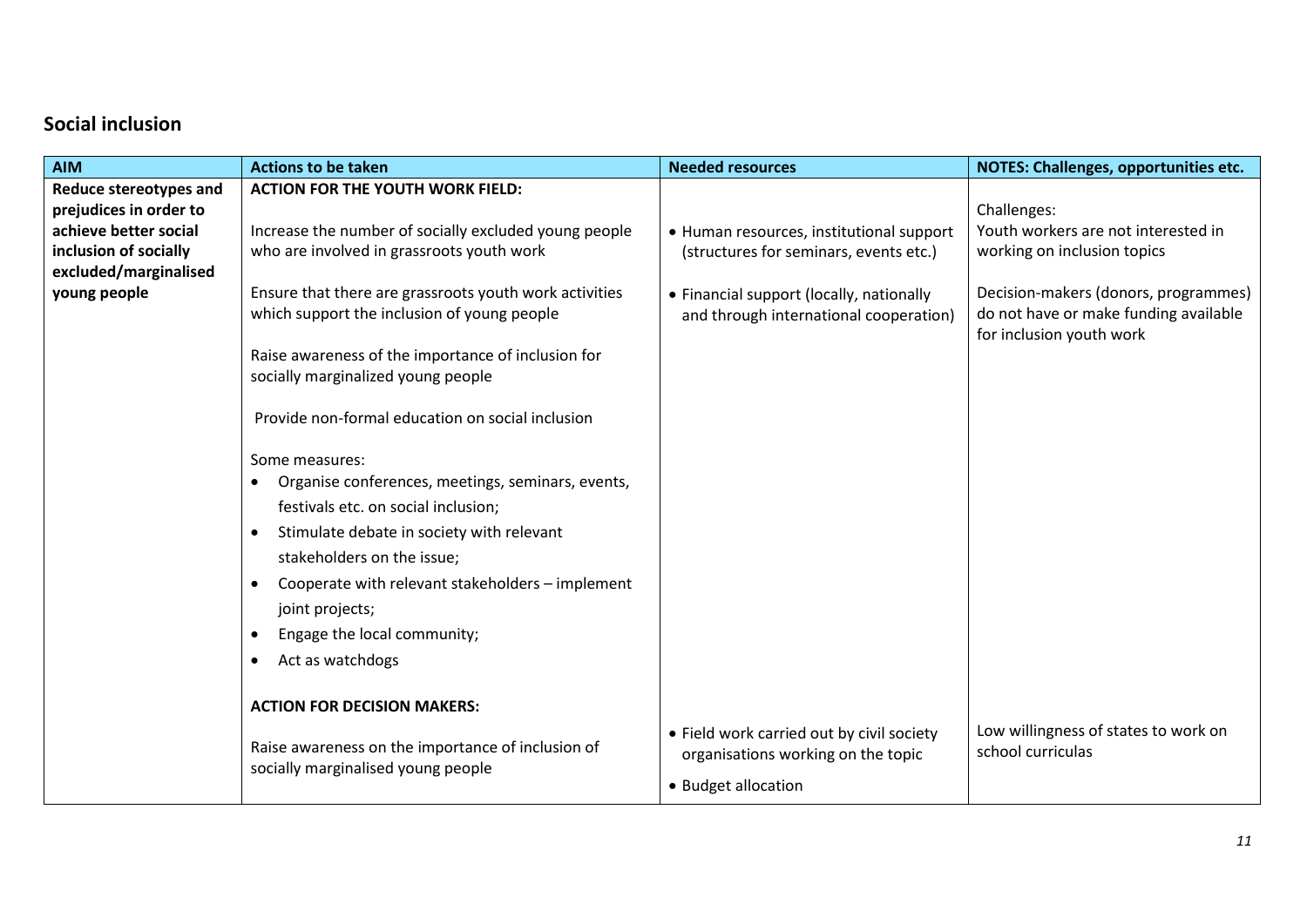|                                                                                                              | Provide social inclusion related curricula within formal<br>education (course of civic education)<br>Introduce social inclusion in meetings, conferences,<br>events, training of teachers, judges, etc.                                                                                                                                                                                                                                                                                                                              | • Cooperation with formal education<br>sector                                                                                                     |                                                                                                            |
|--------------------------------------------------------------------------------------------------------------|--------------------------------------------------------------------------------------------------------------------------------------------------------------------------------------------------------------------------------------------------------------------------------------------------------------------------------------------------------------------------------------------------------------------------------------------------------------------------------------------------------------------------------------|---------------------------------------------------------------------------------------------------------------------------------------------------|------------------------------------------------------------------------------------------------------------|
| Boost the dignity and<br>provide support to<br>people facing exclusion/<br>youth with fewer<br>opportunities | <b>ACTION FOR DECISION MAKERS:</b><br>Increase the support provided to people facing exclusion<br>Measures: Guarantee better social benefits for socially<br>marginalised youth; secure enhanced social packages for<br>people/families facing exclusion                                                                                                                                                                                                                                                                             | • Budget allocation<br>• Clear data about people facing<br>exclusion for each country/city.                                                       | Challenges:<br>• Political will<br>• Difficulty to get an increased budget<br>for social inclusion actions |
| Secure and ensure good<br>governance in regards to<br>social inclusion policies                              | <b>ACTION FOR THE YOUTH WORK FIELD:</b><br>Watchdog from civil society to monitor the<br>implementation of laws and measures<br><b>ACTION FOR DECISION MAKERS:</b><br>Implement and monitor relevant legislation (including<br>accessibility measures) including:<br>Subventions for enterprises that employ socially<br>marginalised youngsters<br>Provide access to institutions, buildings, companies<br>for disabled young people<br>Support the development of effective monitoring and<br>control of existing legal mechanisms | • Policy implementation on different<br>institutional levels<br>• Watchdog from civil society to monitor<br>implementation<br>• Budget allocation | Challenges:<br>• Political will<br>• Long term implementation<br>• Effectiveness of the measures           |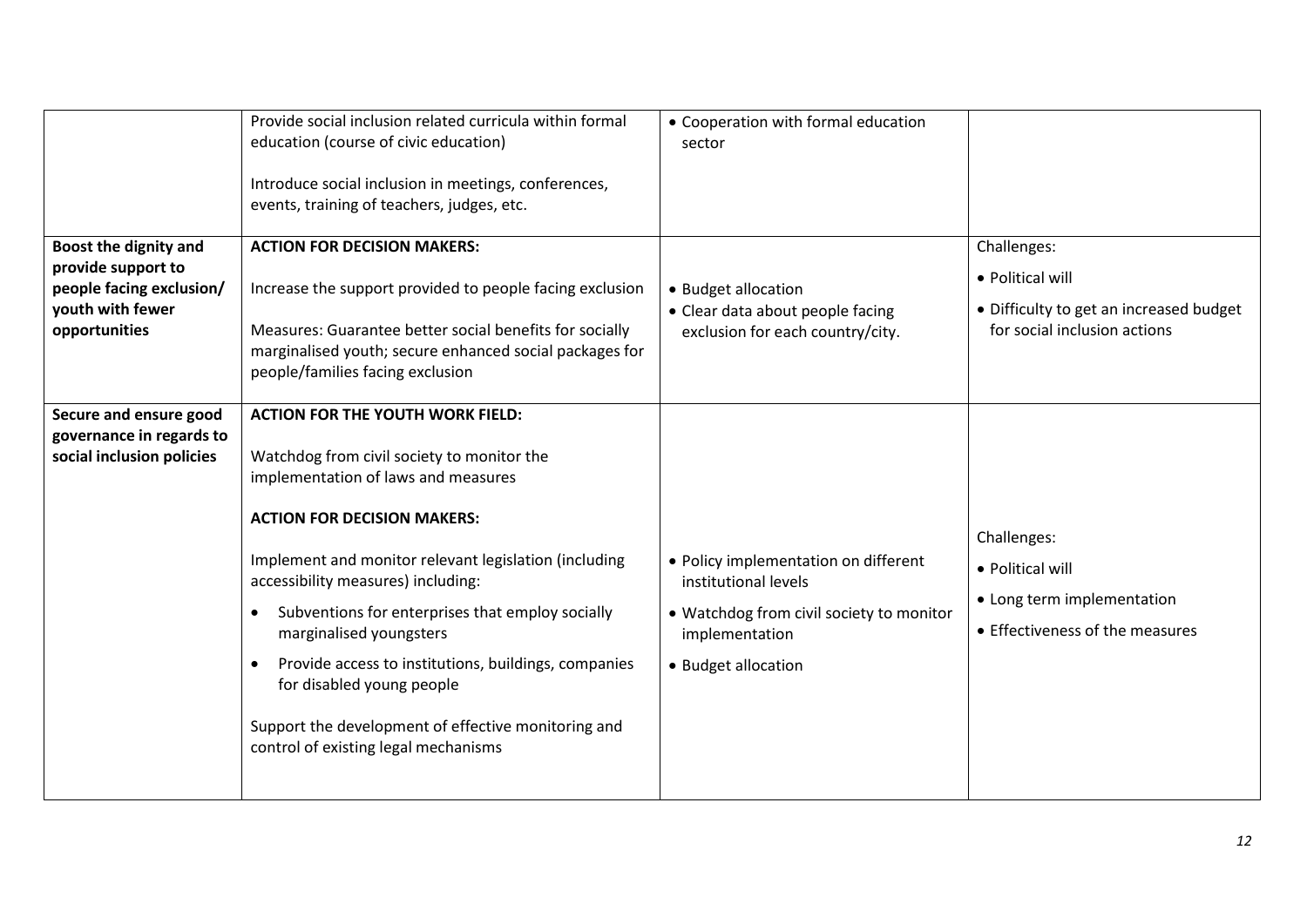|                                                                                                                                                                        | Identify and diminish corruption in this area, through:<br>Development of tools for transparency and<br>monitoring in order to tackle corruption<br>Training of judges, etc.                                                                                                                                                                                                                                                                                                                                    |                     |                                                                                                         |
|------------------------------------------------------------------------------------------------------------------------------------------------------------------------|-----------------------------------------------------------------------------------------------------------------------------------------------------------------------------------------------------------------------------------------------------------------------------------------------------------------------------------------------------------------------------------------------------------------------------------------------------------------------------------------------------------------|---------------------|---------------------------------------------------------------------------------------------------------|
| Prioritise social inclusion<br>in existing youth work<br>funding programmes<br>(emphasise creating<br>inclusive and tolerant<br>societies as a programme<br>objective) | <b>ACTION RELATED TO PROGRAMMES:</b><br>Combat intolerance and hate speech through awareness<br>raising activities.<br>Measures:<br>Keep and strengthen social inclusion as a priority of<br>European programmes;<br>Increase the number of youth exchanges and training<br>courses involving young people coming from the<br>Western Balkans;<br>Support events and projects focusing on social<br>inclusion, keeping in mind that social exclusion can<br>lead to radicalisation, intolerance, and extremism. | • Budget allocation | Opportunity:<br>Flexibility to include inclusion in<br>existing programmes that do not<br>prioritise it |
|                                                                                                                                                                        |                                                                                                                                                                                                                                                                                                                                                                                                                                                                                                                 |                     |                                                                                                         |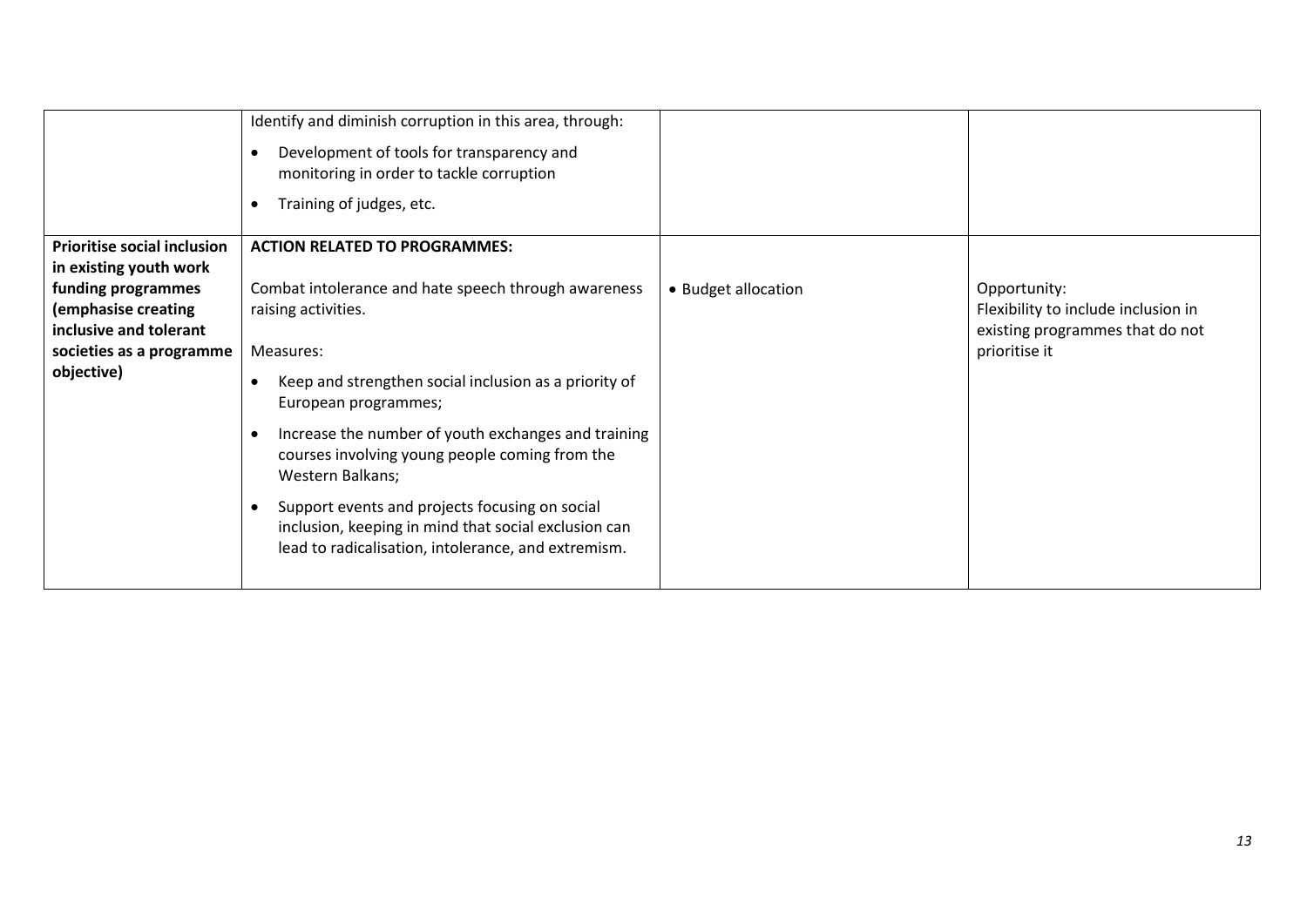## **Combatting extremism and radicalisation**

| <b>AIM</b>                | <b>Action to be taken</b>                                 | <b>Needed resources</b>                     | NOTES: Challenges, opportunities etc.   |
|---------------------------|-----------------------------------------------------------|---------------------------------------------|-----------------------------------------|
| Youth work is recognized  | <b>ACTION FOR YOUTH WORK FIELD AND DECISION</b>           |                                             |                                         |
| and supported as a tool   | <b>MAKERS:</b>                                            |                                             |                                         |
| for combating             |                                                           |                                             |                                         |
| radicalisation leading to | Research on the topic - qualitative data about the causes | $\bullet$ Funding                           |                                         |
| violent extremism:        | and negative incentives leading to radicalisation and     | • Experts on the topic to work on           |                                         |
|                           | violent extremism among young people.                     | research                                    |                                         |
| • Preventive work with    |                                                           | • Cooperation of youth work field and       | Opportunities:                          |
| young people (who are     | <b>ACTION FOR THE YOUTH WORK FIELD:</b>                   | decision makers                             |                                         |
| potentially at risk of    |                                                           |                                             | Align with existing active campaigns    |
| radicalisation)           | Promote and campaign about the problem with people        |                                             | (CoE, EU, and UN)                       |
|                           | who are respected figures by youth (athletes, teachers,   |                                             |                                         |
|                           | leaders of religious communities, politicians etc.).      |                                             |                                         |
|                           | Present "success stories" in social media and on other    | • Role models available to share their      |                                         |
|                           | occasions of people who are re-integrated in the society; |                                             |                                         |
|                           | share "success stories"                                   | experience                                  |                                         |
|                           |                                                           |                                             |                                         |
|                           | Develop preventive programmes and activities in youth     |                                             | Use of existing structures working with |
|                           | clubs, youth centres and info centers                     |                                             | young people                            |
|                           |                                                           |                                             |                                         |
|                           | <b>ACTION FOR DECISION MAKERS AND PROGRAMMES:</b>         |                                             | Available:                              |
|                           |                                                           |                                             |                                         |
|                           | Capacity building of key actors in society - teachers,    | • Training support                          | Toolbox produced by the CoE (Manual     |
|                           | youth workers, activists - to detect and support young    | • Availability of spaces and willingness to | for fighting extremism)                 |
|                           | people in potential danger of radicalisation              | cooperate                                   |                                         |
|                           |                                                           | • Funding                                   |                                         |
|                           | Focus on a regional and European perspective of the       | • Training assets and methodological        |                                         |
|                           | problem, and make support available for exchange and      | approach to be assured                      |                                         |
|                           | capacity building at regional and European level          |                                             |                                         |
|                           |                                                           |                                             |                                         |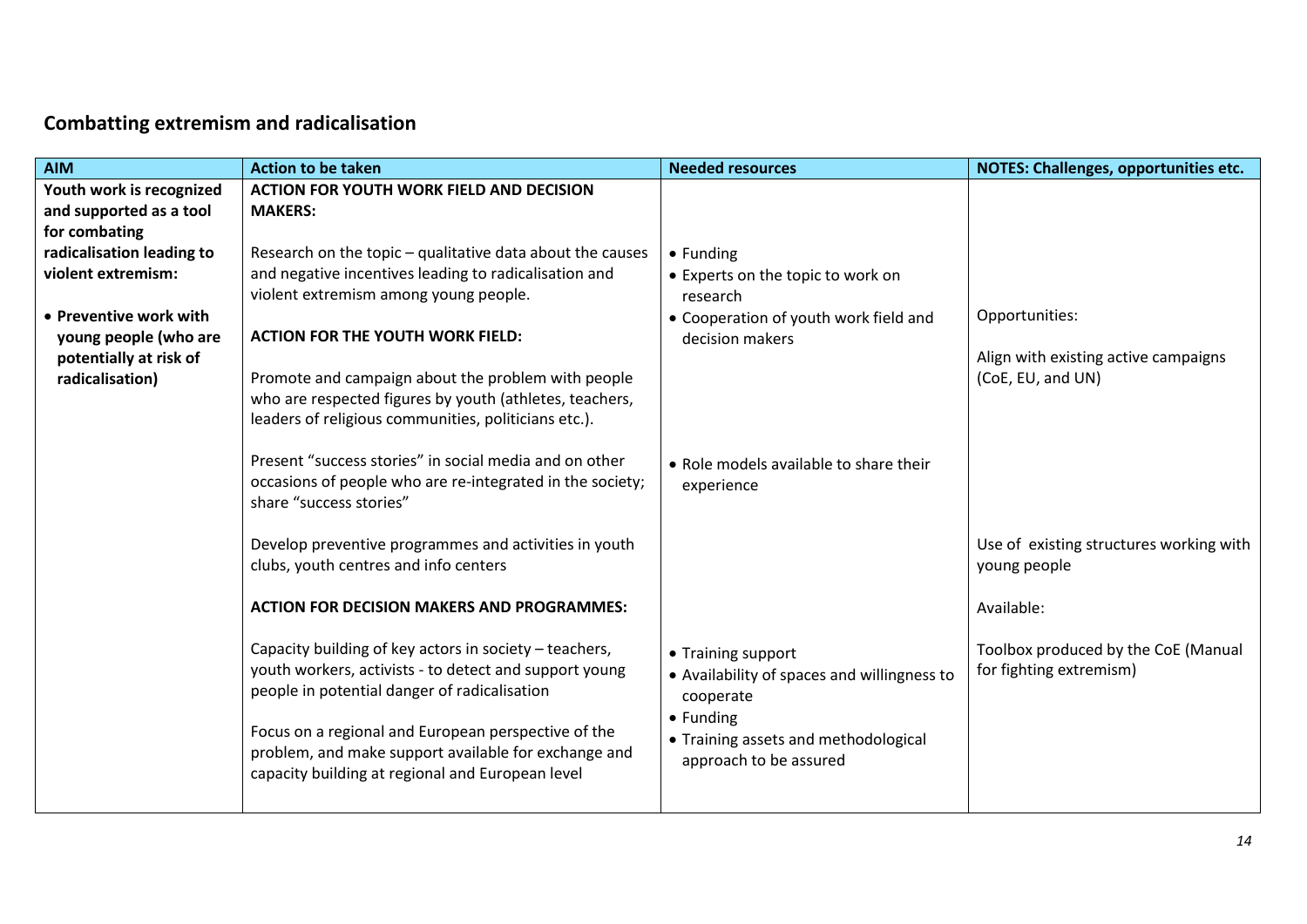| • Reintegration of young | <b>ACTION FOR THE YOUTH WORK FIELD:</b>                   |                                           |                                        |
|--------------------------|-----------------------------------------------------------|-------------------------------------------|----------------------------------------|
|                          |                                                           |                                           |                                        |
| people that have         |                                                           |                                           | Opportunity:                           |
| become victims of        | Promote youth work as a tool to reintegrate and socialise |                                           | Use of existing youth structures and   |
| radicalisation           | young people who have become victims of radicalisation    |                                           | models of youth work to increase       |
|                          |                                                           |                                           | public trust in the positive effect of |
|                          | Encourage exchange among youth clubs, youth centres       |                                           | youth work                             |
|                          | and NGOs that are ready and capable of dealing with this  |                                           |                                        |
|                          | issue                                                     |                                           |                                        |
|                          |                                                           |                                           |                                        |
|                          |                                                           |                                           |                                        |
|                          | Emphasize the respect for human rights for people being   | • Legal tools                             |                                        |
|                          | prosecuted and previously involved in extremism and       | • Cooperation with decision makers        |                                        |
|                          | radicalism.                                               |                                           |                                        |
|                          |                                                           |                                           |                                        |
|                          | <b>ACTION RELATED TO PROGRAMMES:</b>                      |                                           |                                        |
|                          |                                                           |                                           |                                        |
|                          | Support programmes offered by youth work structures       |                                           |                                        |
|                          | aiming at reintegration and socialisation of young people |                                           |                                        |
|                          |                                                           |                                           |                                        |
|                          | that have become victims of radicalisation                |                                           |                                        |
|                          |                                                           |                                           |                                        |
|                          | Support exchange and capacity building of youth work      |                                           |                                        |
|                          | structures involved in such programmes                    |                                           |                                        |
|                          |                                                           |                                           |                                        |
| Lowering the risk of     | <b>ACTION FOR THE YOUTH WORK FIELD:</b>                   |                                           |                                        |
| radicalisation and       |                                                           |                                           |                                        |
| extremism through        | Lobby and advocate for policy change and decision         | Positive cooperation between institutions |                                        |
| dialogue and interaction | making in education in order to improve and encourage     | on policy level                           |                                        |
| between religious and    | interaction between religious and ethnic schools          |                                           |                                        |
|                          |                                                           |                                           |                                        |
| ethnic schools           |                                                           |                                           |                                        |
|                          | <b>ACTION FOR DECISION MAKERS:</b>                        |                                           |                                        |
|                          |                                                           |                                           |                                        |
|                          | Introduce reforms in the school system allowing for more  |                                           |                                        |
|                          | interaction between religious and ethnic schools          |                                           |                                        |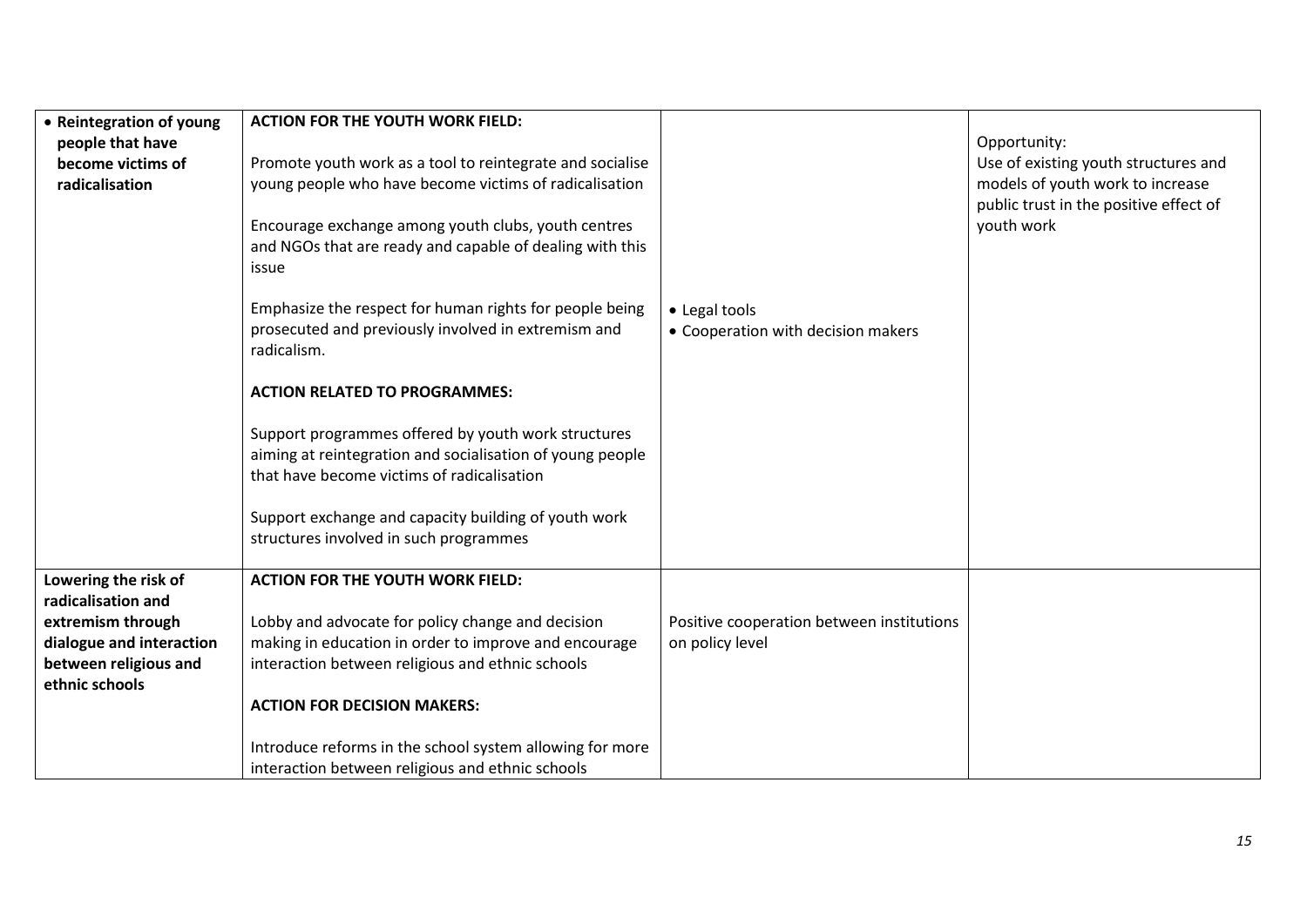### **Youth Employment**

| <b>AIM</b>                         | <b>Actions to be taken</b>                                                                | <b>Needed resources</b>               | <b>NOTES: Challenges, opportunities etc.</b> |
|------------------------------------|-------------------------------------------------------------------------------------------|---------------------------------------|----------------------------------------------|
| <b>Recognition of volunteering</b> | <b>ACTION FOR THE YOUTH WORK FIELD:</b>                                                   |                                       |                                              |
| by the public and private          |                                                                                           |                                       |                                              |
| employment sectors as a            | Develop and implement national awareness campaigns                                        | Resources, media use, cross-sectorial | Challenges:                                  |
| relevant way of gaining            | on the topic aiming to:                                                                   | cooperation (between decision makers, |                                              |
| work experience <sup>1</sup>       | Develop quality opportunities for volunteering                                            | industry, formal education and civil  | Lack of willingness to cooperate             |
|                                    | (short, medium and long-term opportunities)                                               | society sector)                       | among sectors                                |
|                                    | Introduce volunteering into legislation                                                   |                                       |                                              |
|                                    | Introduce volunteering into the secondary                                                 |                                       | Lack of funding                              |
|                                    | school curriculum as a mandatory subject                                                  |                                       |                                              |
|                                    | <b>ACTION FOR DECISION MAKERS:</b>                                                        |                                       |                                              |
|                                    | Develop quality volunteering opportunities (short,<br>medium and long-term opportunities) |                                       |                                              |
|                                    | Introduce volunteering into legislation                                                   |                                       |                                              |
|                                    | Introduce volunteering into the secondary school<br>curriculum as a mandatory subject     |                                       |                                              |

 *1 NOTE about concepts and terminology used: Volunteering in this area of the Action Plan is understood mainly through one of its dimensions, i.e. leading to gaining potential work-related*  experience. Having said this, it should be kept in mind that volunteering must be done voluntarily and for the benefit of others. If it is mandatory, then it represents some sort of practice, *internship or traineeship.*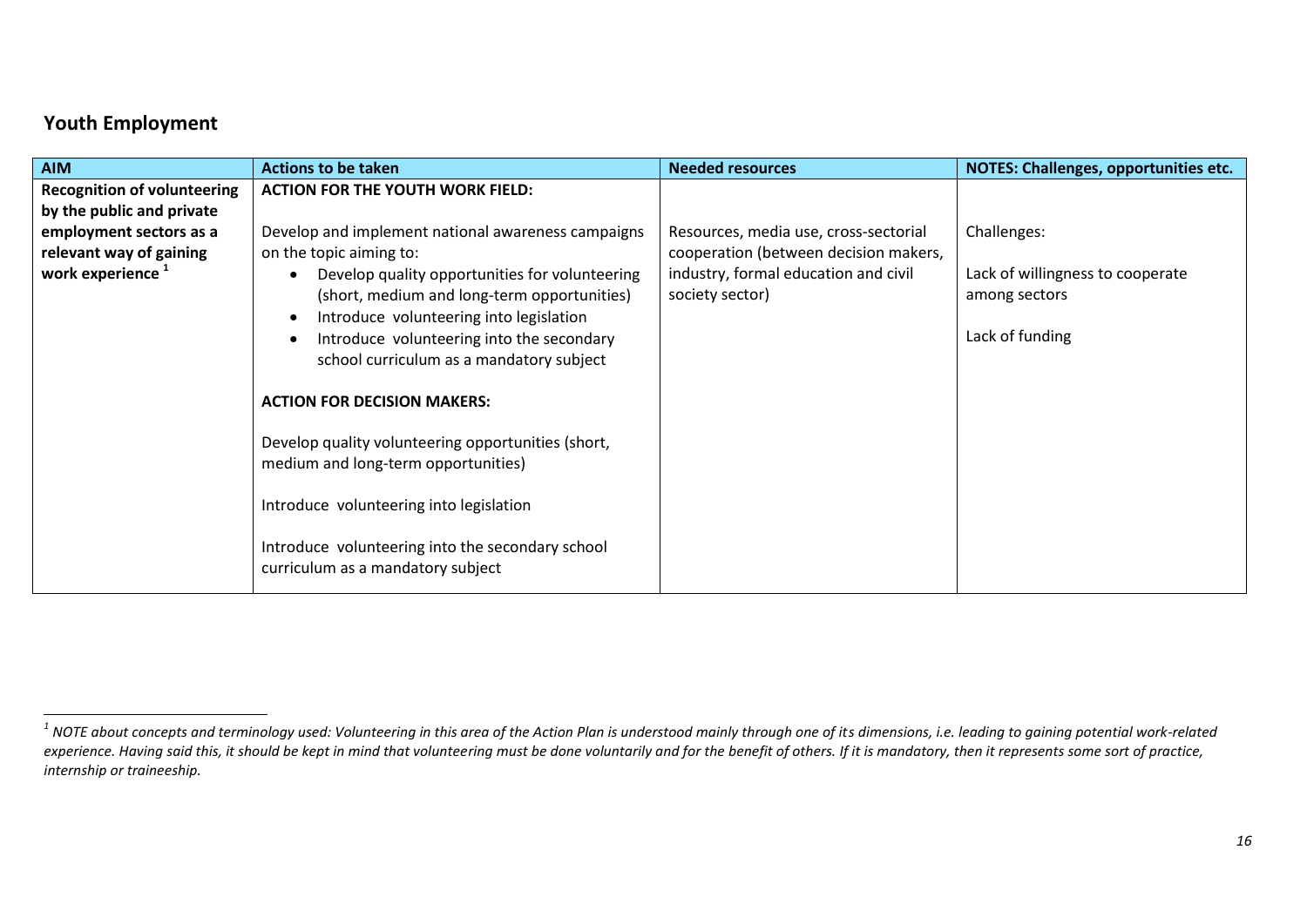| <b>Recognition of non-formal</b><br>education skills | <b>ACTION FOR THE YOUTH WORK FIELD:</b><br>Raise visibility of the value of community engagement,<br>volunteering and non-formal learning |                                                                                      |                                                                                                   |
|------------------------------------------------------|-------------------------------------------------------------------------------------------------------------------------------------------|--------------------------------------------------------------------------------------|---------------------------------------------------------------------------------------------------|
|                                                      | Promote recognition of competences developed in<br>youth work at different levels                                                         |                                                                                      |                                                                                                   |
|                                                      | <b>ACTION FOR DECISION MAKERS:</b>                                                                                                        |                                                                                      |                                                                                                   |
|                                                      | Raise the value of community engagement and<br>volunteering and the special competences gained from<br>such activities                    | • Policy implementation and adaption                                                 | Challenges:                                                                                       |
|                                                      | Start a process to professionally qualify youth workers                                                                                   | • Implementation of quality assurance<br>in youth work                               | • Cooperation between formal and<br>non-formal education sectors;                                 |
|                                                      | Start/develop the process of institutional recognition of<br>youth work                                                                   | • Cross-sectorial cooperation                                                        | • Political will                                                                                  |
| <b>Promote social businesses</b>                     | <b>ACTION FOR DECISION MAKERS AND PROGRAMMES:</b>                                                                                         |                                                                                      |                                                                                                   |
| and social enterprises on a                          |                                                                                                                                           | • Cooperation with business sector                                                   | Challenges:                                                                                       |
| larger scale <sup>2</sup>                            | Support youth to develop social businesses and social<br>enterprises with budgeting and in-kind support                                   | • Budget and in-kind support to young<br>social businesses and social<br>enterprises | • Interst of third parties to financially<br>and in kind support social<br>businesses/enterprises |
|                                                      | Provide tax incentives to local social businesses and<br>social enterprises                                                               | · Social business / enterprise boost-up<br>schemes                                   | • Lack of state support through<br>legislative processes                                          |
|                                                      | Provide investment for start-ups linked to business<br>zones                                                                              | • Legal procedures to recognise social<br>businesses and start-ups                   |                                                                                                   |

*2*<br><sup>2</sup> NOTE on terminology used: Social enterprises are defined as innovative solutions to social problems and their occurrence is rarer. However, the proposed actions can refer also to social *business, defined as business with a social dimension (donating back, employing people with fewer opportunities) providing a larger area of possible intervention.*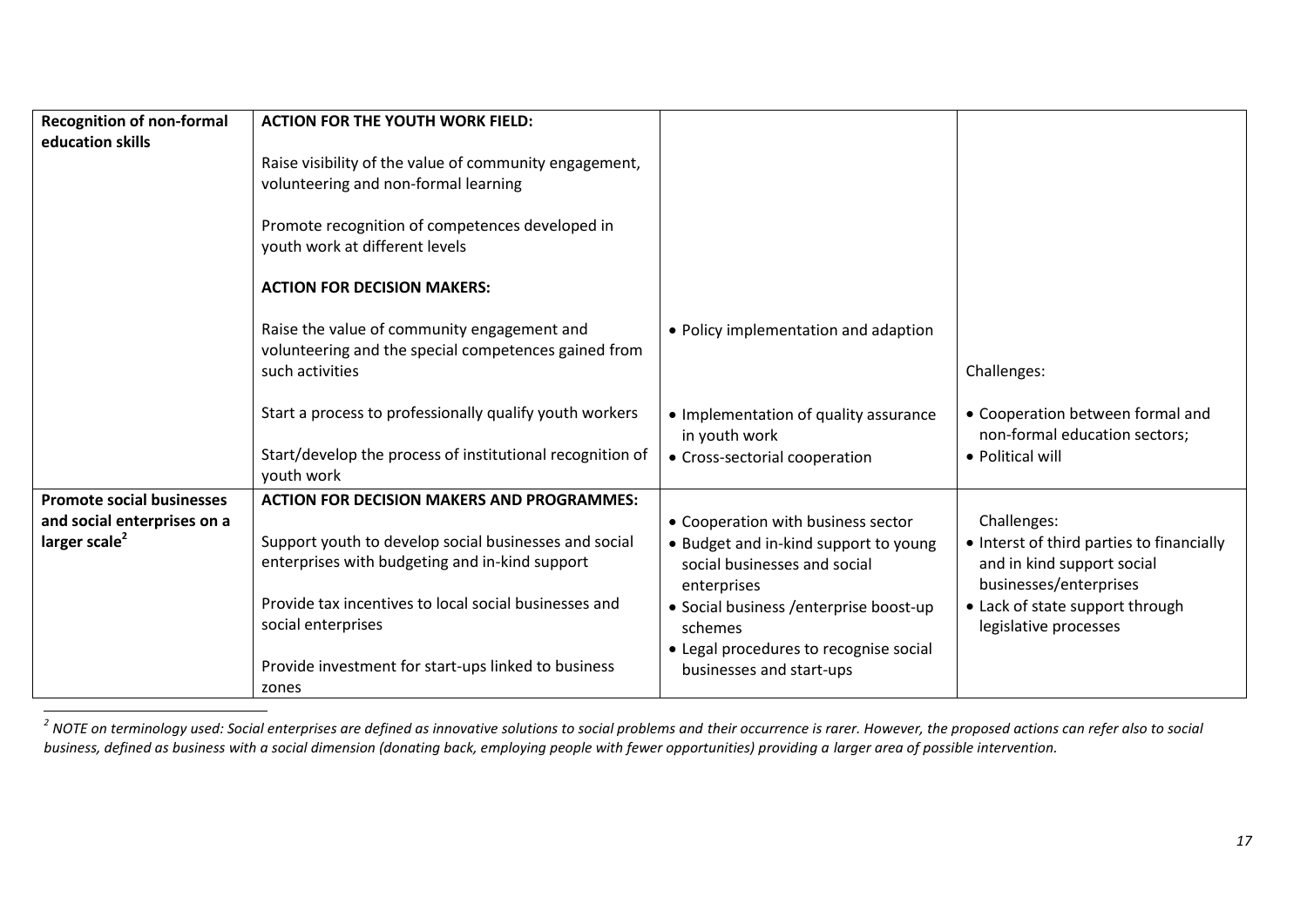| <b>Enhance sustainable</b><br>employability of young<br>people through<br>• Development of strategic<br>synergies between<br>education and industry | <b>ACTION FOR DECISION MAKERS:</b><br>Introduce law amendments (where necessary) to<br>support and promote cooperation with schools and<br>youth work to the business sector                                                                                                                                                                                                                  | • Willingness to cooperate and adopt<br>laws                                         | Challenges:<br>No concrete match-making, superficial<br>implementation. |
|-----------------------------------------------------------------------------------------------------------------------------------------------------|-----------------------------------------------------------------------------------------------------------------------------------------------------------------------------------------------------------------------------------------------------------------------------------------------------------------------------------------------------------------------------------------------|--------------------------------------------------------------------------------------|-------------------------------------------------------------------------|
|                                                                                                                                                     | <b>ACTION FOR DECISION MAKERS AND PROGRAMMES:</b><br>Encourage local employers to "adopt" a vocational                                                                                                                                                                                                                                                                                        | · Willingness of schools, decision                                                   | <b>Budgets</b>                                                          |
|                                                                                                                                                     | school<br>Encourage the school to specialise in that industry<br>Target: 5 schools per country as a pilot<br>Create a system and support for promoting career<br>development, entrepreneurship and self-employment<br>in educational institutions<br>Target: 5 schools per country as a pilot                                                                                                 | makers and business sector to<br>cooperate<br>• Piloting the project as a test phase | Legal, structural, educational<br>limitations                           |
| • Ensuring that teachers are<br>professionally qualified in<br>the subjects they teach                                                              | Capacity building of teachers for their subject and<br>certification assurance                                                                                                                                                                                                                                                                                                                | • Training support for teachers<br>• Qualification system and validation             |                                                                         |
| Support entrepreneurship<br>and quality employment of<br>young people                                                                               | <b>ACTION FOR DECISION MAKERS:</b><br>Establish youth start-up hubs in urban areas providing<br>support and guidance for young people to incubate<br>their companies<br>Support youth organising in trade unions and dialogue<br>on quality jobs which respect human rights<br>Encourage the implementation of the European Quality<br>Charter for Internships and Apprenticeships (developed |                                                                                      |                                                                         |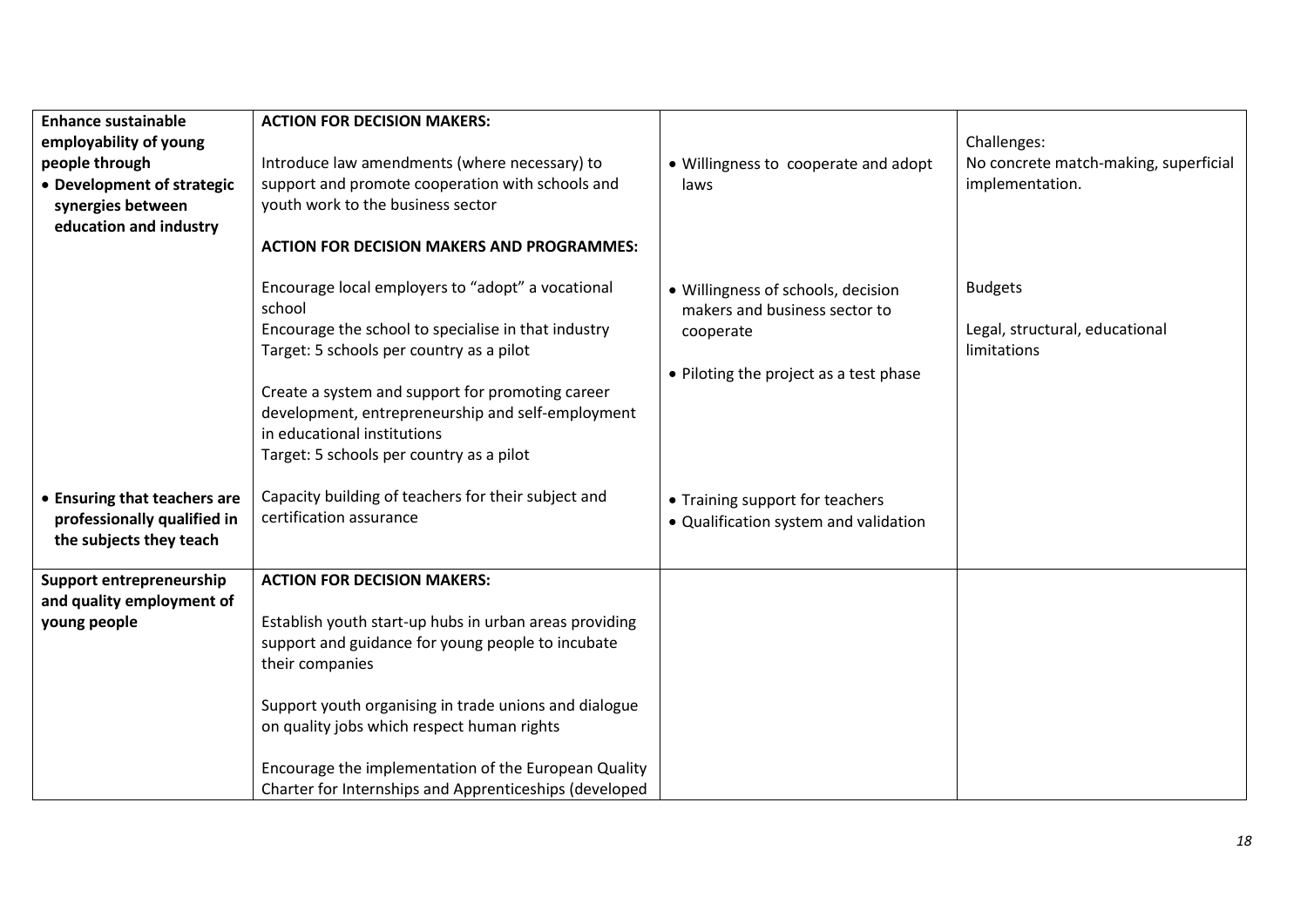| by the European Youth Forum)                                                                    |  |
|-------------------------------------------------------------------------------------------------|--|
| <b>ACTION RELATED TO PROGRAMMES:</b>                                                            |  |
| Create local and national funding opportunities for<br>youth work collaborations with employers |  |

# **Dealing with the past**

| <b>AIM</b>                                         | <b>Actions to be taken:</b>                             | <b>Needed resources</b> | <b>NOTES: Challenges, opportunities etc.</b> |
|----------------------------------------------------|---------------------------------------------------------|-------------------------|----------------------------------------------|
| <b>Ensure the functional</b>                       | <b>ACTION FOR THE YOUTH WORK FIELD:</b>                 |                         |                                              |
| operation of RYCO                                  |                                                         |                         |                                              |
|                                                    | Campaign for the promotion of RYCO                      |                         |                                              |
|                                                    | Monitor how funds granted by RYCO are distributed       |                         |                                              |
|                                                    | Capacity building of youth workers and NGOs on the      |                         |                                              |
|                                                    | topic of reconciliation                                 |                         |                                              |
|                                                    | <b>ACTION FOR DECISION MAKERS:</b>                      |                         |                                              |
|                                                    | Ratification and compliance of the agreement signed     |                         |                                              |
|                                                    | <b>ACTION FOR RYCO:</b>                                 |                         |                                              |
|                                                    |                                                         |                         | Possible programmes, partners, donors:       |
|                                                    | Capacity building of youth workers.                     |                         | Organisation for Security and                |
|                                                    | Implementation of activities on "Dealing with the past" |                         | Cooperation in Europe (OSCE), Franco-        |
|                                                    | such as youth exchanges, trainings etc.                 |                         | German Youth Office, Erasmus+                |
|                                                    |                                                         |                         |                                              |
| Bring the topic of dealing<br>with the past to the | <b>ACTION FOR THE YOUTH WORK FIELD:</b>                 |                         |                                              |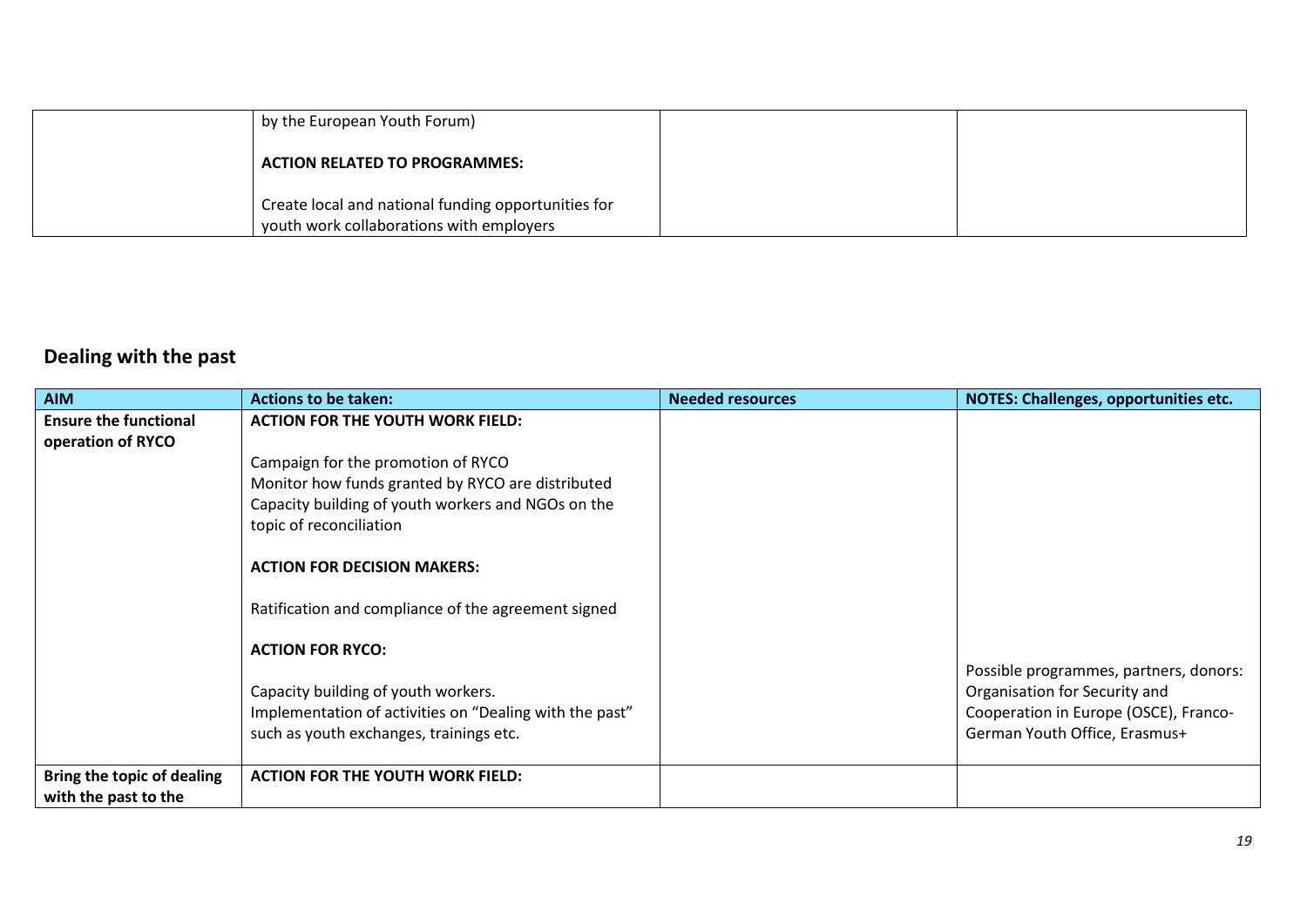| attention of programmes    | Raise awareness about the importance of dealing with                                             |                                   |  |
|----------------------------|--------------------------------------------------------------------------------------------------|-----------------------------------|--|
| to ensure that youth       | the topic of dealing with the past in youth work                                                 |                                   |  |
| workers can actually work  |                                                                                                  |                                   |  |
| on this topic              | Ensure the implementation of more regional exchanges                                             |                                   |  |
|                            | between Balkan countries                                                                         |                                   |  |
|                            |                                                                                                  |                                   |  |
|                            | Ensure that when there are proper opportunities to                                               |                                   |  |
|                            | dialogue about the past, these opportunities are used.                                           |                                   |  |
|                            | (For example, on each exchange project youth workers                                             |                                   |  |
|                            | could add a few sessions focusing on understanding the                                           |                                   |  |
|                            | past, reflection and dialogue about it, instead of talking                                       |                                   |  |
|                            | theoretically about intercultural learning, No hate speech                                       |                                   |  |
|                            | or other topics.)                                                                                |                                   |  |
|                            |                                                                                                  |                                   |  |
|                            | <b>ACTION RELATED TO PROGRAMMES:</b>                                                             |                                   |  |
|                            |                                                                                                  |                                   |  |
|                            | Support for capacity building of youth workers and NGOs<br>on the topic of Dealing with the Past |                                   |  |
|                            |                                                                                                  |                                   |  |
|                            | Support for youth exchanges and other youth activities                                           |                                   |  |
|                            | on the topic of Dealing with the Past                                                            |                                   |  |
|                            |                                                                                                  |                                   |  |
| <b>Increase shared and</b> | <b>ACTION FOR THE YOUTH WORK FIELD:</b>                                                          |                                   |  |
| factual knowledge and      |                                                                                                  |                                   |  |
| understanding about        | Tell the "small stories" and how communities actually live                                       | • Participation of various actors |  |
| twentieth century history  | together: Youth workers can create a set of local stories                                        |                                   |  |
| among young people         | which depict intercultural cooperation between different                                         |                                   |  |
|                            | groups and use them as a baseline in their local and                                             |                                   |  |
|                            | regional work                                                                                    |                                   |  |
|                            |                                                                                                  |                                   |  |
|                            | Youth workers can explore and propose different places                                           |                                   |  |
|                            | of memory where people can commemorate together                                                  |                                   |  |
|                            |                                                                                                  |                                   |  |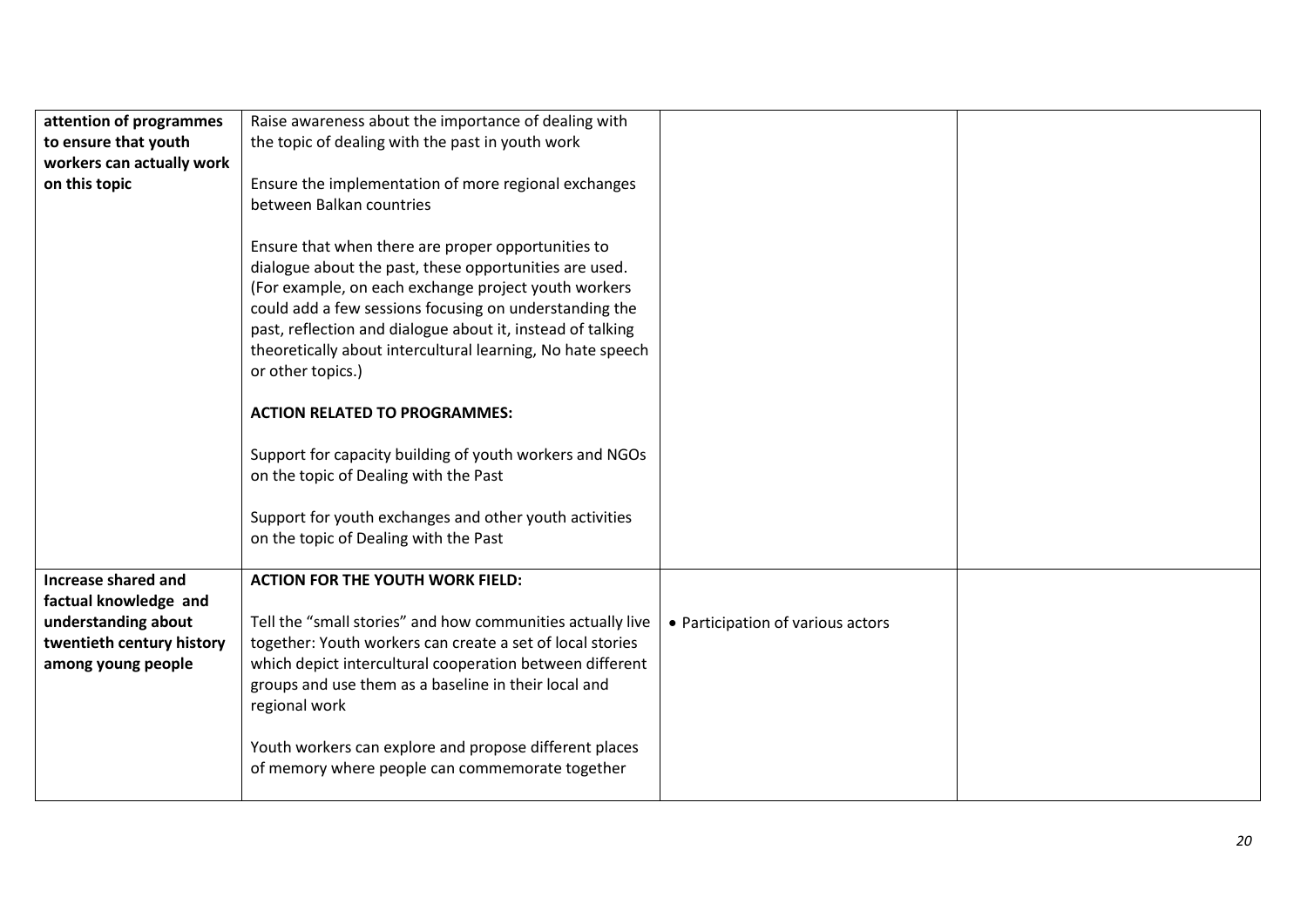| Foster awareness about already existing common<br>historical educational material and promote its use in                                                                                                               |                                       |  |
|------------------------------------------------------------------------------------------------------------------------------------------------------------------------------------------------------------------------|---------------------------------------|--|
| history teaching <sup>3</sup> in the Western Balkans                                                                                                                                                                   |                                       |  |
| Unify the Wikipedia pages about the 1990s in different<br>Balkan languages                                                                                                                                             | • Translation in various WB languages |  |
| <b>ACTION FOR DECISION MAKERS:</b>                                                                                                                                                                                     |                                       |  |
| Encourage inter-ethnic and constructive dialogue, put<br>emphasis on dealing with the past and reconciliation<br>programmes/exchanges focusing on positive stories and<br>shared history with a special care for facts |                                       |  |
| Explore and propose different places of memory where<br>people can commemorate together                                                                                                                                |                                       |  |
| Provide space and political support for local youth<br>workers to work on the topic of the past, create regional<br>exchanges and talk about the past                                                                  |                                       |  |
| Ensure safety of the youth workers and young people<br>when they talk about the past with their peers from                                                                                                             |                                       |  |
| other ethnic groups (safety in the sense that there is<br>proper institutional reaction on hate speech and attacks                                                                                                     |                                       |  |
| that might emerge against youth workers if they openly                                                                                                                                                                 |                                       |  |
| talk about war crimes and the Balkan wars)                                                                                                                                                                             |                                       |  |

**A**<br><sup>3</sup> A set of multi-perspective history workbooks has been produced within the Joint History Project of the Center for Democracy and Reconciliation in Southeast Europe (CDRSEE). The last volume, which is related to the post-WWII period, has been published (autumn 2016). More information[: http://cdrsee.org/projects/education-projects/joint-history-project.](http://cdrsee.org/projects/education-projects/joint-history-project)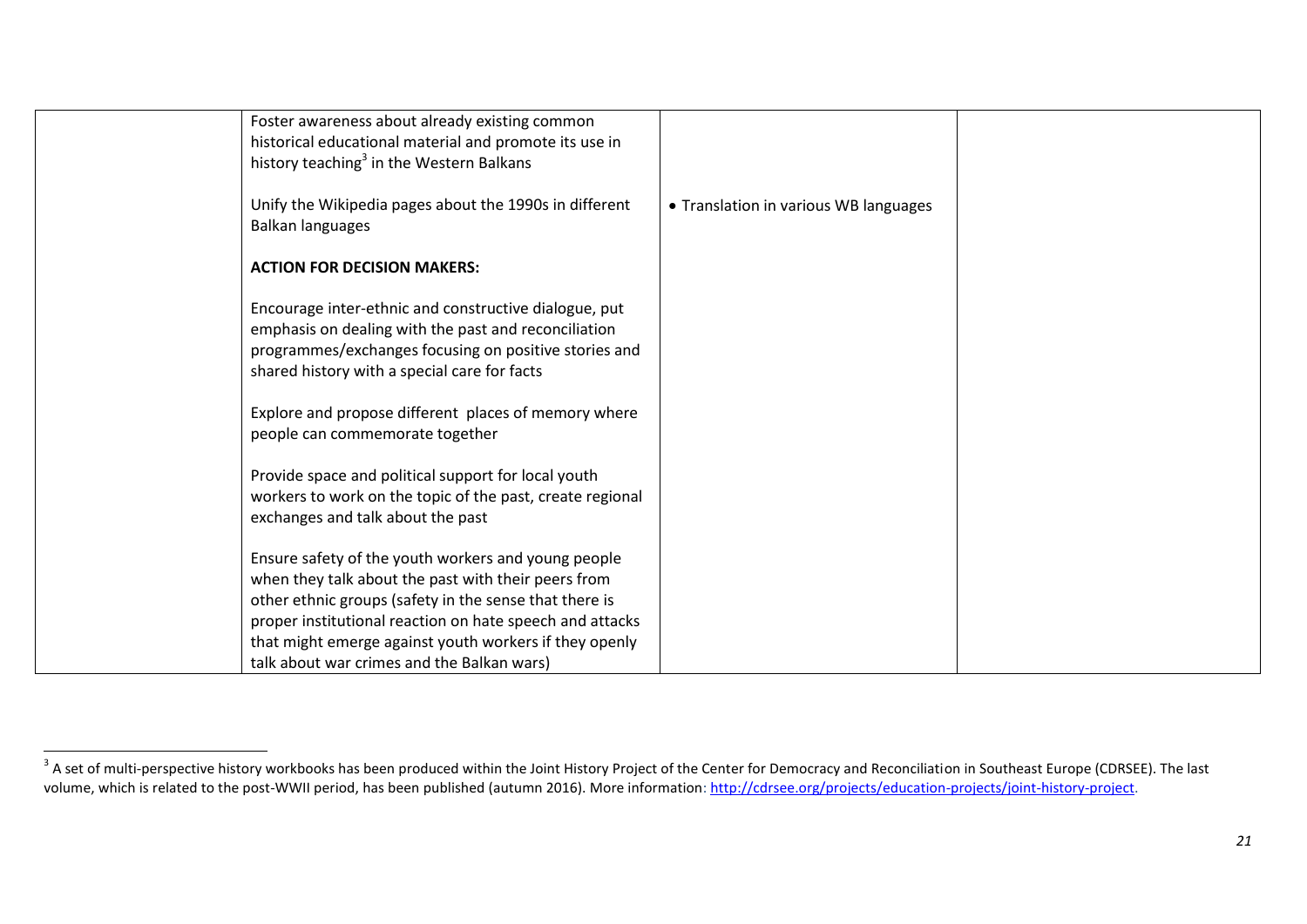

EUROPE-WESTERN BALKANS

"CONNECTING YOUTH WORK **Ljubljana, 25 – 29 September 2016**

# **List of Participants**

| <b>First name</b>     | Last name      | <b>Country of Residence</b> | Organisation/institution                          |
|-----------------------|----------------|-----------------------------|---------------------------------------------------|
| Lusiana               | Mailaj         | Albania                     | Dyert e se Ardhmes                                |
| Lavdrim               | Shehu          | Albania                     | <b>Center For Youth Progress</b>                  |
| Jonida                | Lala           | Albania                     | Albanian Foundation for Conflict Resolution       |
| Enxhi                 | Mahmuti        | Albania                     | new vision                                        |
| Artemida              | Duraku         | Albania                     | Ministry of Sports, Welfare and Youth             |
| Samir                 | <b>Beharic</b> | Bosnia and Herzegovina      | Youth Center - Jajce                              |
| Jasmin                | Jašarević      | Bosnia and Herzegovina      | PRONI Center for youth development                |
| Irena                 | <b>Ivetic</b>  | Bosnia and Herzegovina      | Center for career development                     |
| Jan Zlatan            | Kulenovic      | Bosnia and Herzegovina      | <b>MUNJA</b>                                      |
| Aldin                 | Hodzic         | Bosnia and Herzegovina      | The Srebrenik Municipality Youth Council          |
| Marija                | Lalin          | Croatia                     | World Youth Alliance- Croatia                     |
| Nikola                | Puharić        | Croatia                     | Youth Initiative for Human Rights Croatia         |
| Hortense              | Le Guillou     | France                      | Intercultura Dinan                                |
| Katja                 | Lorenz         | Germany                     | Youth Initiative for Human Rights Croatia         |
| <b>Bernhard Frank</b> | Lange          | Germany                     | Deutsche Gesellschaft für Internationale          |
|                       |                |                             | Zusammenarbeit (GIZ)                              |
| Inken                 | Salhofen       | Germany                     | JEF Essen                                         |
| Roberto               | Mannai         | Italy                       | COSV, Coordinamento delle Organizzazioni per il   |
|                       |                |                             | Servizio Volontario                               |
| Emel                  | Ajdini         | Kosovo*                     | THY NGO                                           |
| Vladimir              | Zivkovic       | Kosovo*                     | Young Active Gracanica / Mlada aktivna            |
|                       |                |                             | Gracanica                                         |
| Dukagjin              | Leka           | Kosovo*                     | Ligo Lex Legis                                    |
| Marigona              | Berisha        | Kosovo*                     | Rahovec Municipal Assembly                        |
| Xhevat                | Bajrami        | Kosovo*                     | Ministry of Culture, Youth and Sports of Kosovo,  |
|                       |                |                             | Youth Department                                  |
| Fatmire               | Terdevci       | Kosovo*                     | European Union Office Kosovo                      |
| Zoran                 | Ilieski        | Macedonia, Former           | Coalition of youth organizations SEGA             |
|                       |                | Yugoslav Republic of        |                                                   |
| Sanja                 | Stefanova      | Macedonia, Former           | Youth Council of the Municipality of Stip         |
|                       |                | Yugoslav Republic of        |                                                   |
| Mile                  | Dimkoski       | Macedonia, Former           | Youth Council Prilep                              |
|                       |                | Yugoslav Republic of        |                                                   |
| Ana                   | Alibegova      | Macedonia, Former           | Association for Education Mladiinfo International |
|                       |                | Yugoslav Republic of        |                                                   |
| Ivana                 | Petrovska      | Macedonia, Former           | European association for local democracy (ALDA)   |
|                       |                | Yugoslav Republic of        | - Skopje                                          |